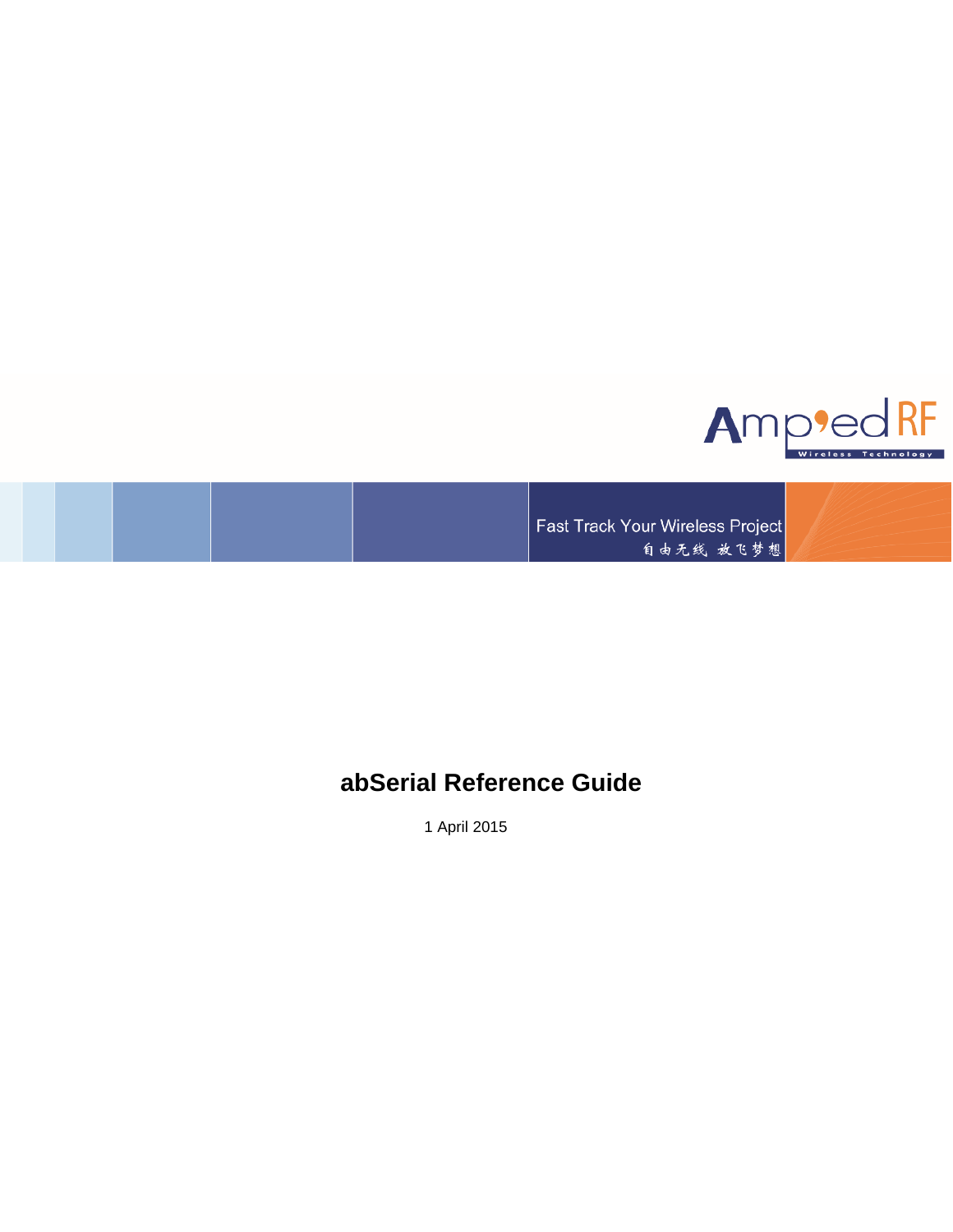

# **TABLE OF CONTENTS**

| $\overline{2}$ |  |
|----------------|--|
| 2.1            |  |
| 2.2            |  |
| 3              |  |
| 3.1            |  |
| 3.2            |  |
| 3.3            |  |
| 3.4            |  |
| 3.5            |  |
| 3.6            |  |
| 3.7            |  |
| 3.8            |  |
| 3.9            |  |
| 3.10           |  |
| 3.11           |  |
| 3.12           |  |
| 3.13           |  |
| 3.14           |  |
| 3.15           |  |
| 3.16           |  |
| 3.17           |  |
| 3.18           |  |
| 3.19           |  |
| 3.20           |  |
| 3.20.1         |  |
| 3.21           |  |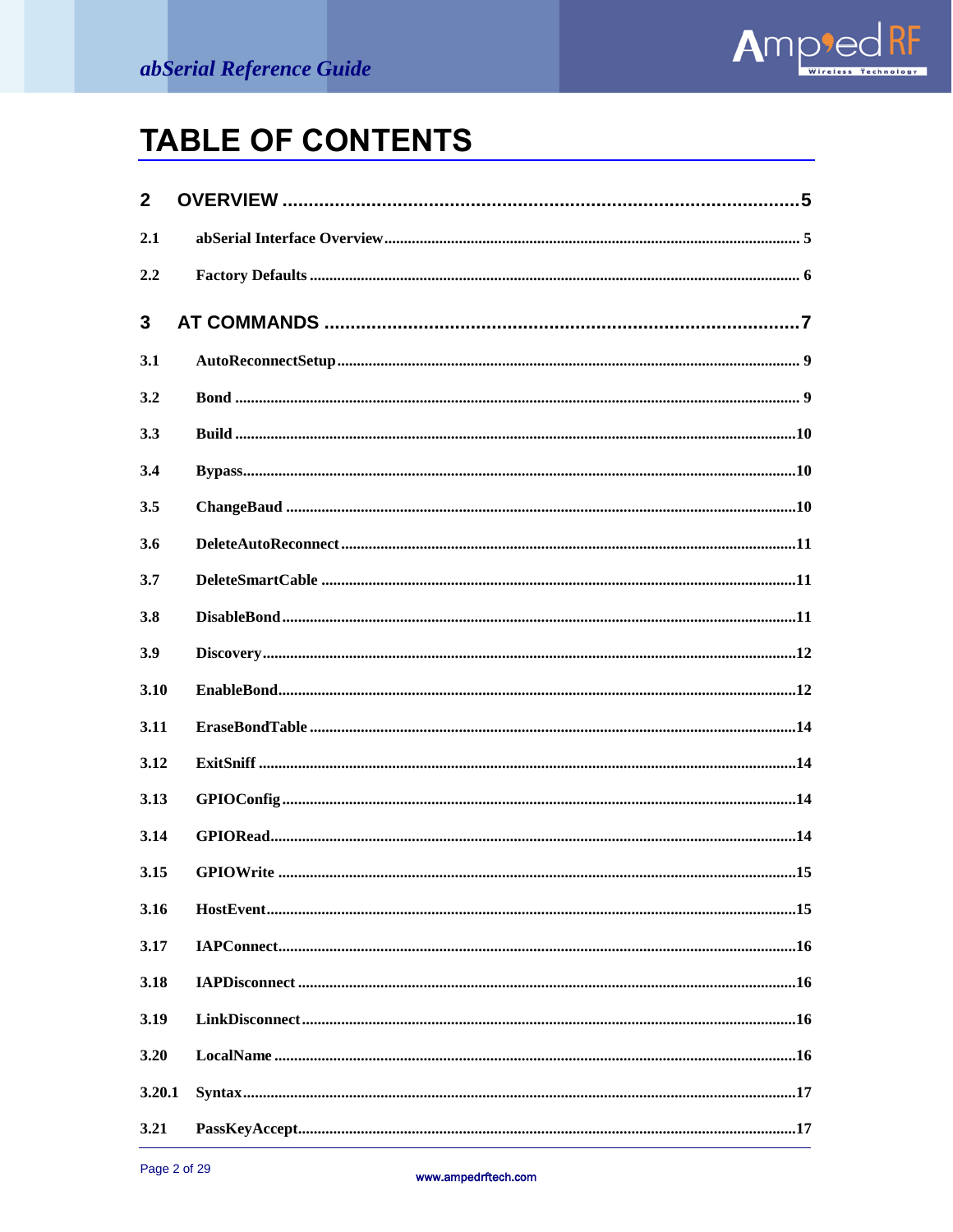

| 3.22 |  |
|------|--|
| 3.23 |  |
| 3.24 |  |
| 3.25 |  |
| 3.26 |  |
| 3.27 |  |
| 3.28 |  |
| 3.29 |  |
| 3.30 |  |
| 4    |  |
| 4.1  |  |
| 4.2  |  |
| 4.3  |  |
| 4.4  |  |
| 4.5  |  |
|      |  |
| 4.6  |  |
| 4.7  |  |
| 4.8  |  |
| 4.9  |  |
| 5    |  |
| 5.1  |  |
| 5.2  |  |
| 5.3  |  |
| 5.4  |  |
| 5.5  |  |
| 5.6  |  |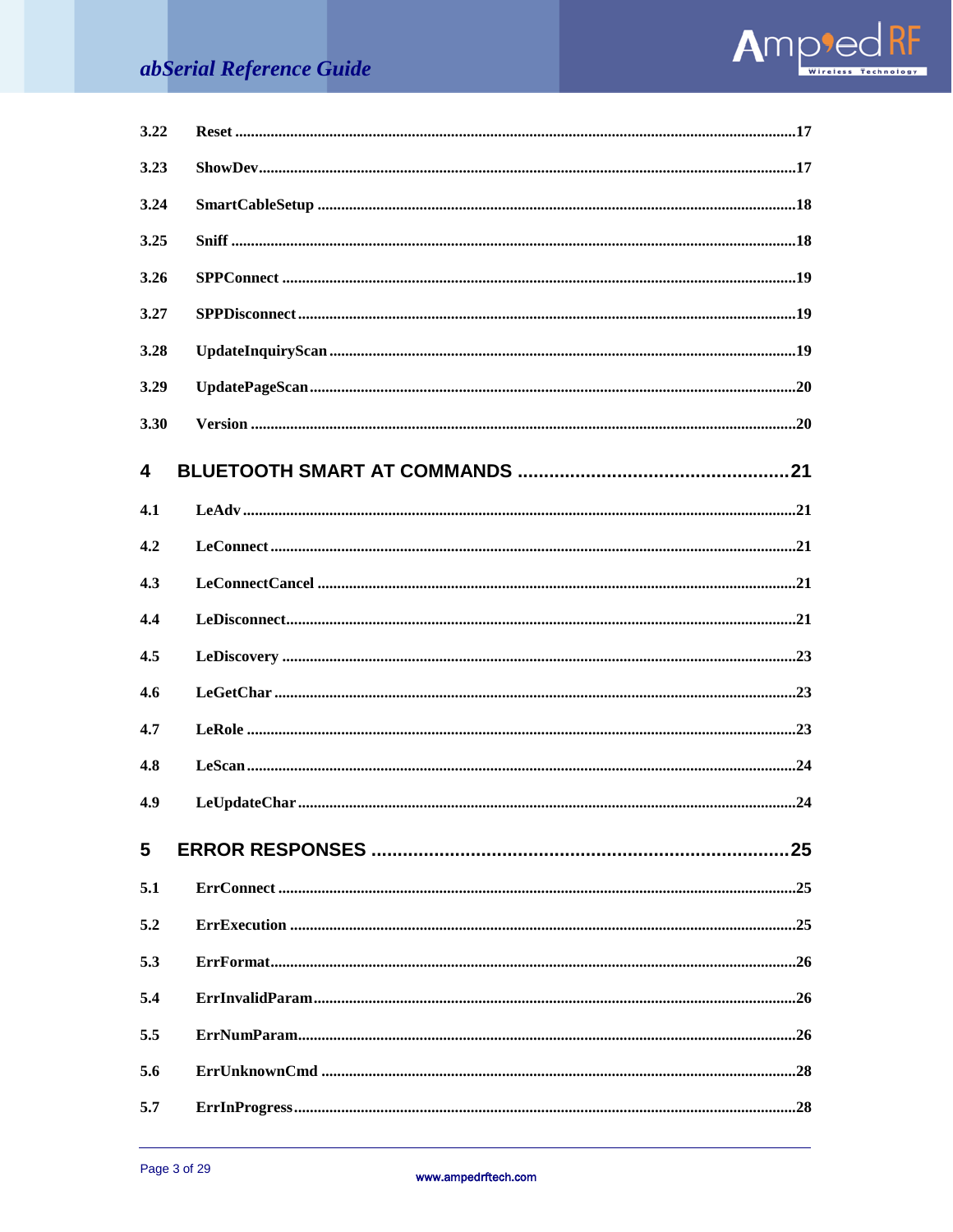

| 6.1 |  |
|-----|--|
|     |  |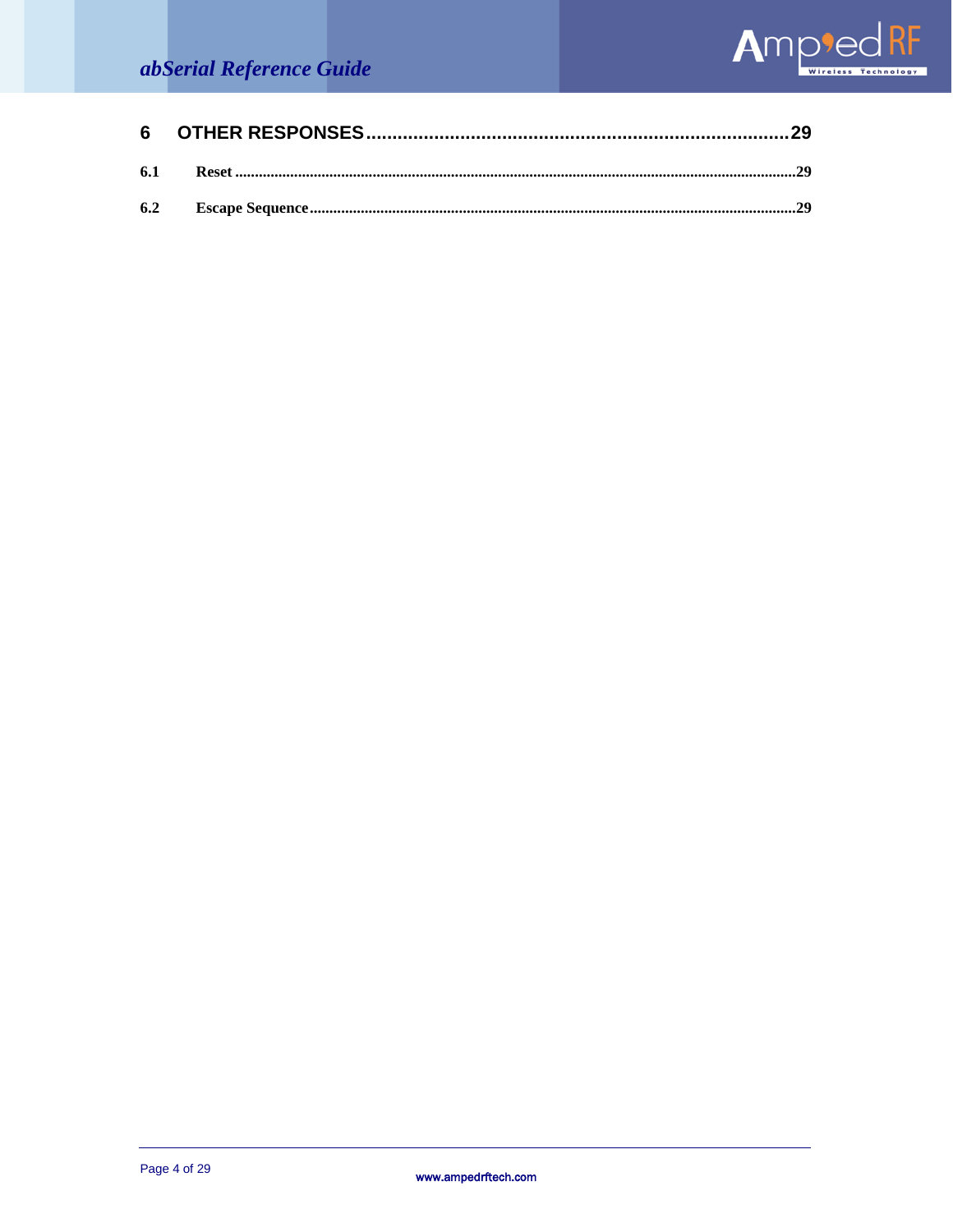

# **Preface**

This document provides a detailed description of each command supported by the abSerial interface. Each description explains parameters and the expected behaviors of each command and response.

# <span id="page-4-0"></span>**2 Overview**

This chapter gives a basic overview of the abSerial interface. For further information, please refer to the *abSerial User Guide*. Further configuration commands are detailed in the *abSerial Configuration Guide*.

# <span id="page-4-1"></span>**2.1 abSerial Interface Overview**

abSerial is an application layer that provides Bluetooth communication between two devices. A serial port is used to communicate with a host device through an AT command interface as shown below.



abSerial provides the following basic features:

- Point-to-point connection. abSerial only supports a connection with one device at a time. (Optional MultiPoint applications are available upon request)
- Serial Port Profile. SPP is supported with abSerial for both Client and Server application.
- Command and Bypass modes: it is possible to switch between Command and Bypass (data transmit/receive) modes during an active connection
- Security: bonding and data encryption provides a secure link between two devices.
- Multiple Device Bonding: security link keys can be exchanged with multiple devices to allow different devices to securely connect with abSerial.
- Power Conservation: use of the Sniff feature to minimize power consumption.
- <span id="page-4-2"></span> Variable Baud Rates: the serial port can be configured for the following baud rates: 1200, 2400, 4800, 9600, 19.2K, 38.4K, 57.6K, 115.2K (default), 230.4K, 460.8K, 921.6K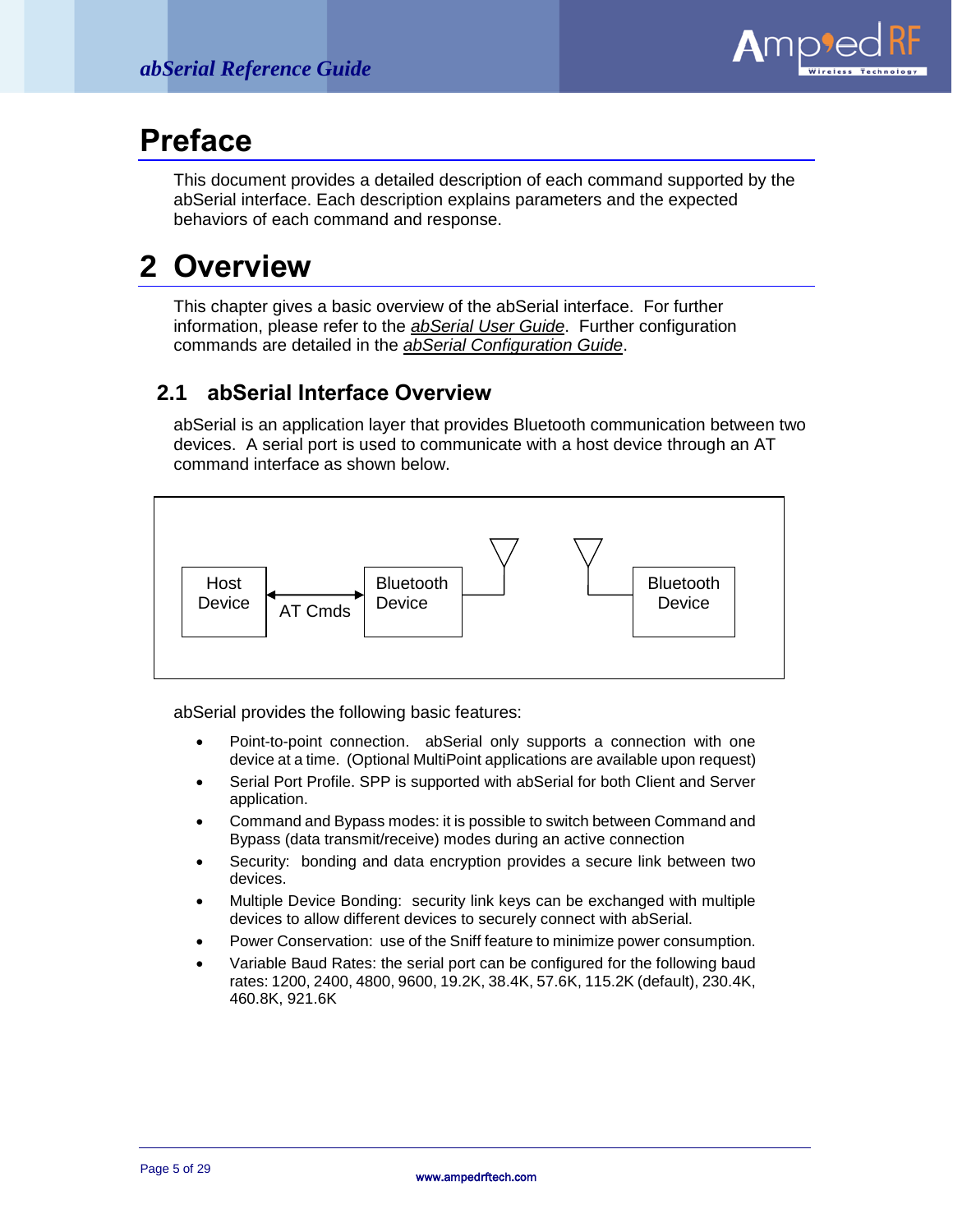

# **2.2 Factory Defaults**

The follow factory defaults are typically shipped with our standard products. Customized defaults may be ordered upon request.

UART: 115200 baud, no parity, 1 stop bit, 8 data bits Local Name: "Amp'ed UP!" Class Of Device: 240404 (Rendering device) Profile: SPP (SerialPort Profile) Service Name: "AMP-SPP" Deep Sleep: Disabled Page and Inquiry Scan: 1.28s Interval, 11ms Duration Security: Security Mode 4 Bonding PIN: "1234" Bonding: Always enabled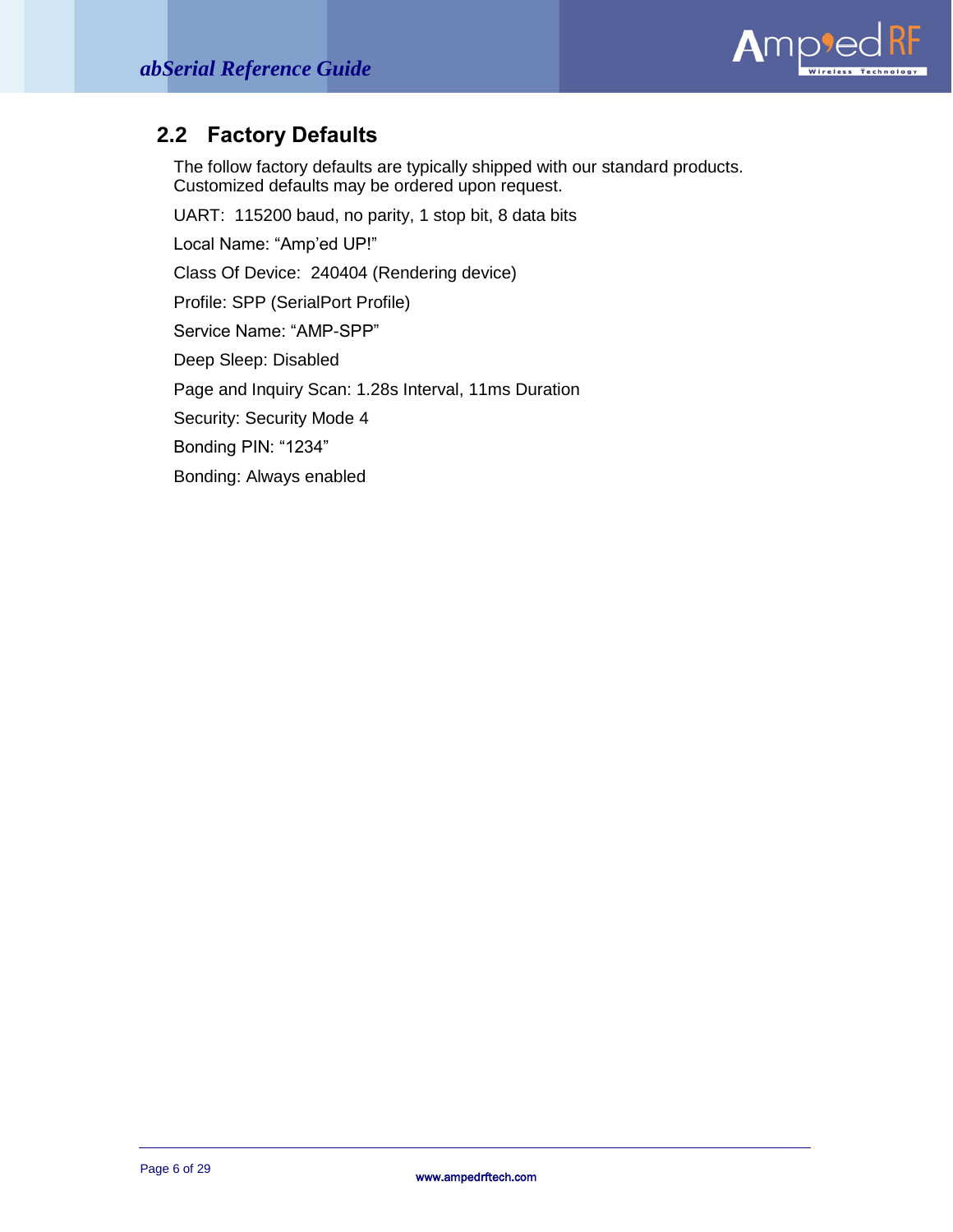

# <span id="page-6-0"></span>**3 AT Commands**

This chapter details the each of the abSerial AT commands including brief descriptions of behavior, syntax of the command, context of the command, and types of responses.

This abSerial Reference Guide covers the following commands:

Table Key:

 $\checkmark$  – command is supported in this release

U – command has been updated for this release, see release notes

#### **Table 3: abSerial Command Summary**

| Command                    | abSerial v1.6 | abSerial v1.7 |
|----------------------------|---------------|---------------|
| AutoReconnectSetup         | X             | ✓             |
| <b>Bond</b>                | ✓             | ✓             |
| <b>Build</b>               | ✓             |               |
| <b>Bypass</b>              | ✓             | ✓             |
| ChangeBaud                 | ✓             | ✓             |
| <b>DeleteAutoReconnect</b> | X             | $\checkmark$  |
| <b>DeleteSmartCable</b>    | $\checkmark$  | X             |
| <b>DisableBond</b>         | ✓             |               |
| Discovery                  | ✓             | ✓             |
| EnableBond                 | ✓             | ✓             |
| EraseBondTable             | ✓             | ✓             |
| ExitSniff                  | ✓             | ✓             |
| GPIOConfig                 | ✓             | ✓             |
| <b>GPIORead</b>            | ✓             | ✓             |
| <b>GPIOWrite</b>           |               |               |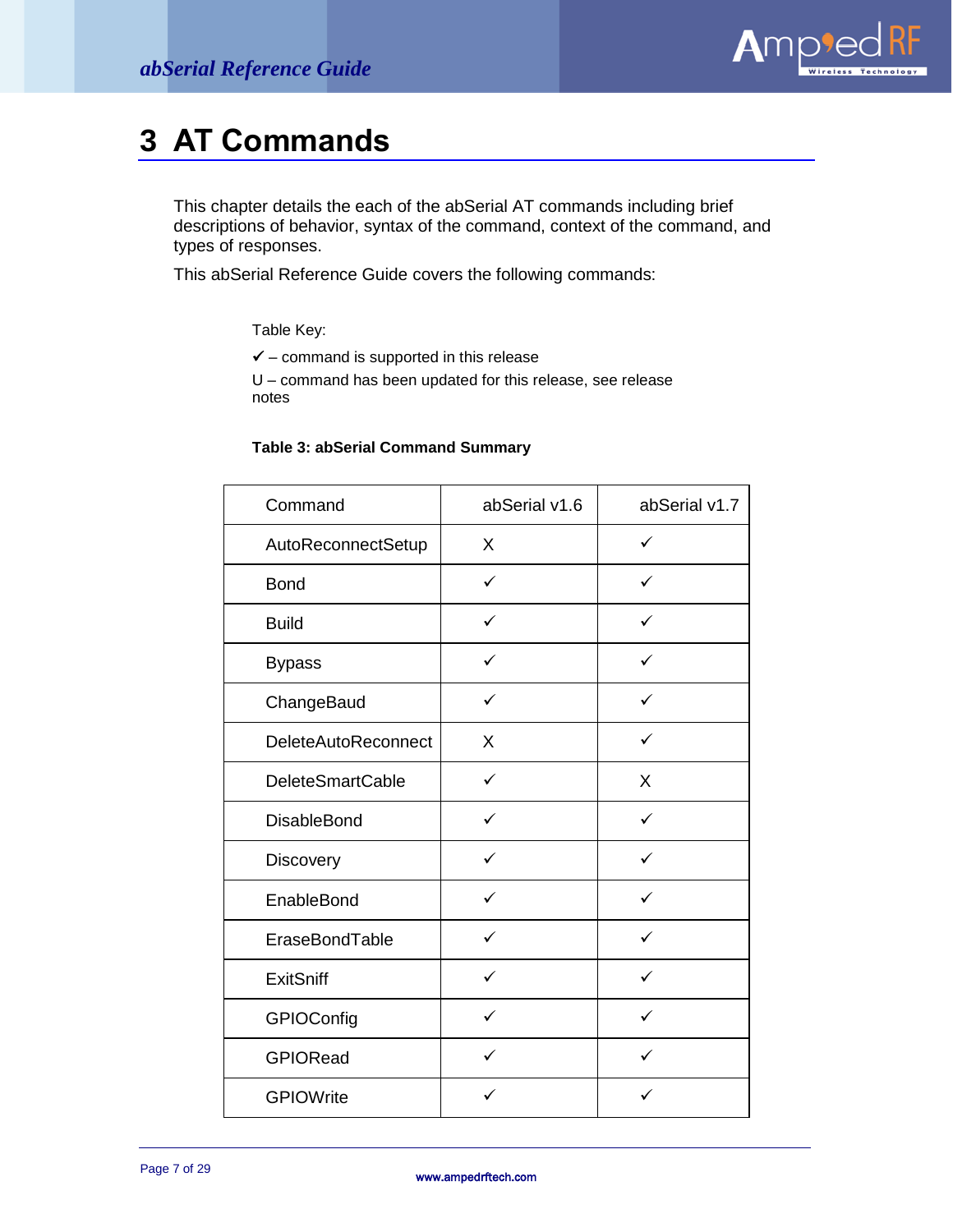

| Command               | abSerial v1.6 | abSerial v1.7 |
|-----------------------|---------------|---------------|
| HostEvent             | ✓             | ✓             |
| LinkDisconnect        |               |               |
| <b>IAPConnect</b>     | ✓             | ✓             |
| <b>IAPDisconnect</b>  | ✓             | ✓             |
| LocalName             |               |               |
| PassKeyAccept         | ✓             | ✓             |
| Reset                 | ✓             | ✓             |
| ShowDev               | ✓             | ✓             |
| SmartCableSetup       | ✓             | X             |
| Sniff                 | ✓             | ✓             |
| <b>SPPConnect</b>     | ✓             | ✓             |
| SPPDisconnect         | ✓             |               |
| UpdateInquiryScan     | ✓             | ✓             |
| <b>UpdatePageScan</b> | ✓             | ✓             |
| Version               |               |               |

The following subsections describe each of these commands in detail, including a description of behavior, syntax (including possible parameter values), and types of responses.

Some responses will not be "immediate". Where applicable, these will be noted and will include an approximate delay before response.

For commands with optional parameters, all possible forms will be listed under the syntax subsection.

Error responses are described in Section [4,](#page-20-0) [Error Responses.](#page-24-0)

All commands and replies, except the escape sequence, are terminated with a CR/LF.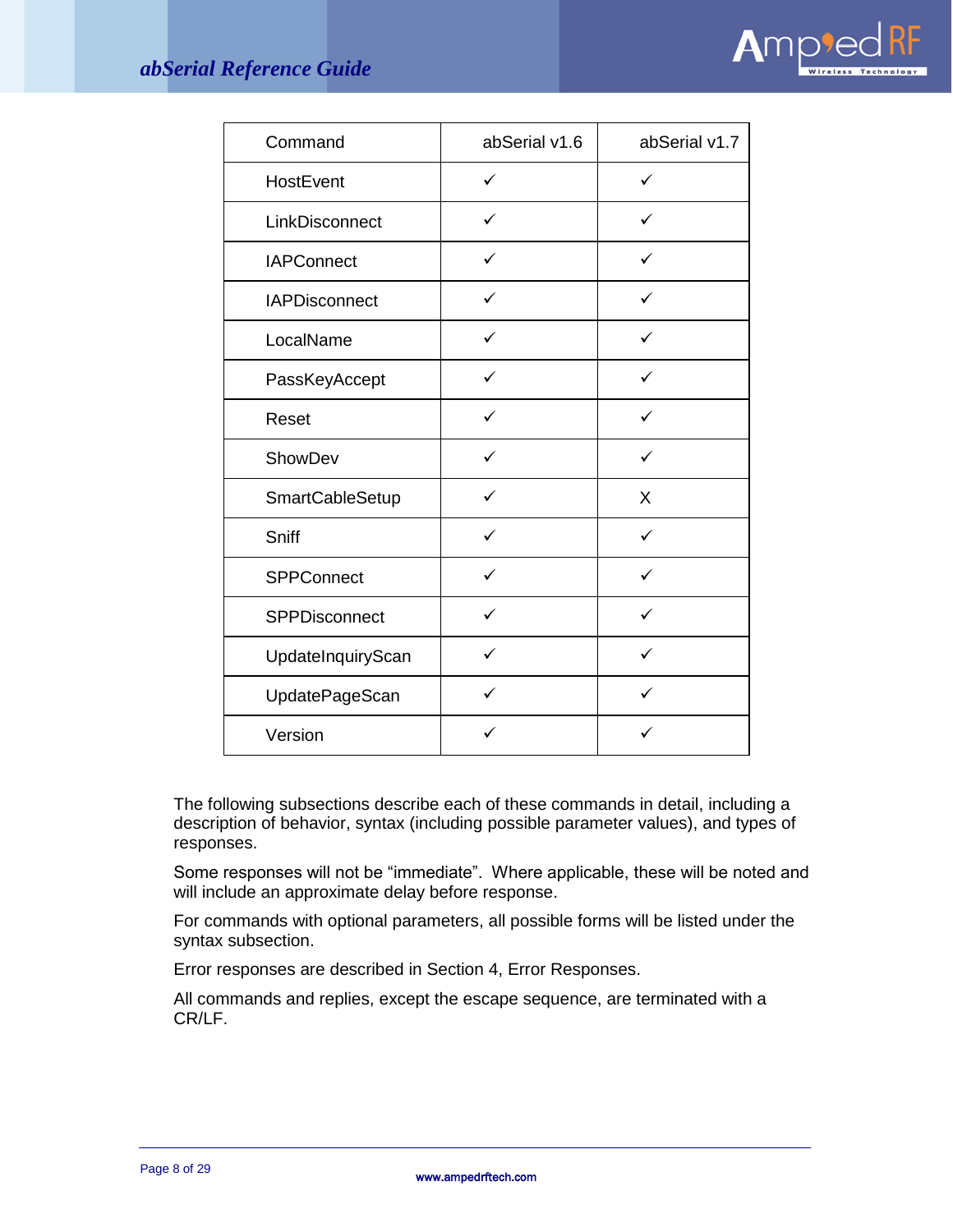

# <span id="page-8-0"></span>**3.1 AutoReconnectSetup**

The **AutoReconnectSetup** command is used enable and configure a device reconnection feature. The remote device's BD Address is automatically remembered from the previous connection. It is NOT a parameter in this command. The **DeleteAutoReconnect** command is used to remove this setup. Both SPP and IAP profiles are supported with this feature.

### **3.1.1 Syntax**

AT+AB AutoReconnectSetup [Attempts] [Interval]

Where:

 $[Attempts]$  0 – 2000 is the number of pages the will be attempted to the specified device until a connection is successful. A value of 2000 will perform unlimited pages until connected.

[Interval] 1-255 is the number of seconds between page attempts. This interval is in addition to the amount of time required by the page attempt itself.

### **3.1.2 Responses**

If the operation is successful, the response is:

```
AT-AB AutoReconnectSetupDone
```
## <span id="page-8-1"></span>**3.2 Bond**

The **Bond** command is used to initiate bonding with a specified device. A personal identification number (PIN) is also required with this command.

### **3.2.1 Syntax**

```
AT+AB Bond [BD Addr] [PIN]
```
Where  $[BD \text{ add } r]$  is the BD Address of the remote device with which to bond and [PIN] is the PIN code to use (up to 16 characters).

### **3.2.2 Responses**

If the request is successfully submitted, the response is:

```
AT-AB BondPending [Remote BD Addr]
```
If the operation is successful, the response is:

AT-AB BondOk

If the operation fails, the response is:

```
AT-AB BondFail
```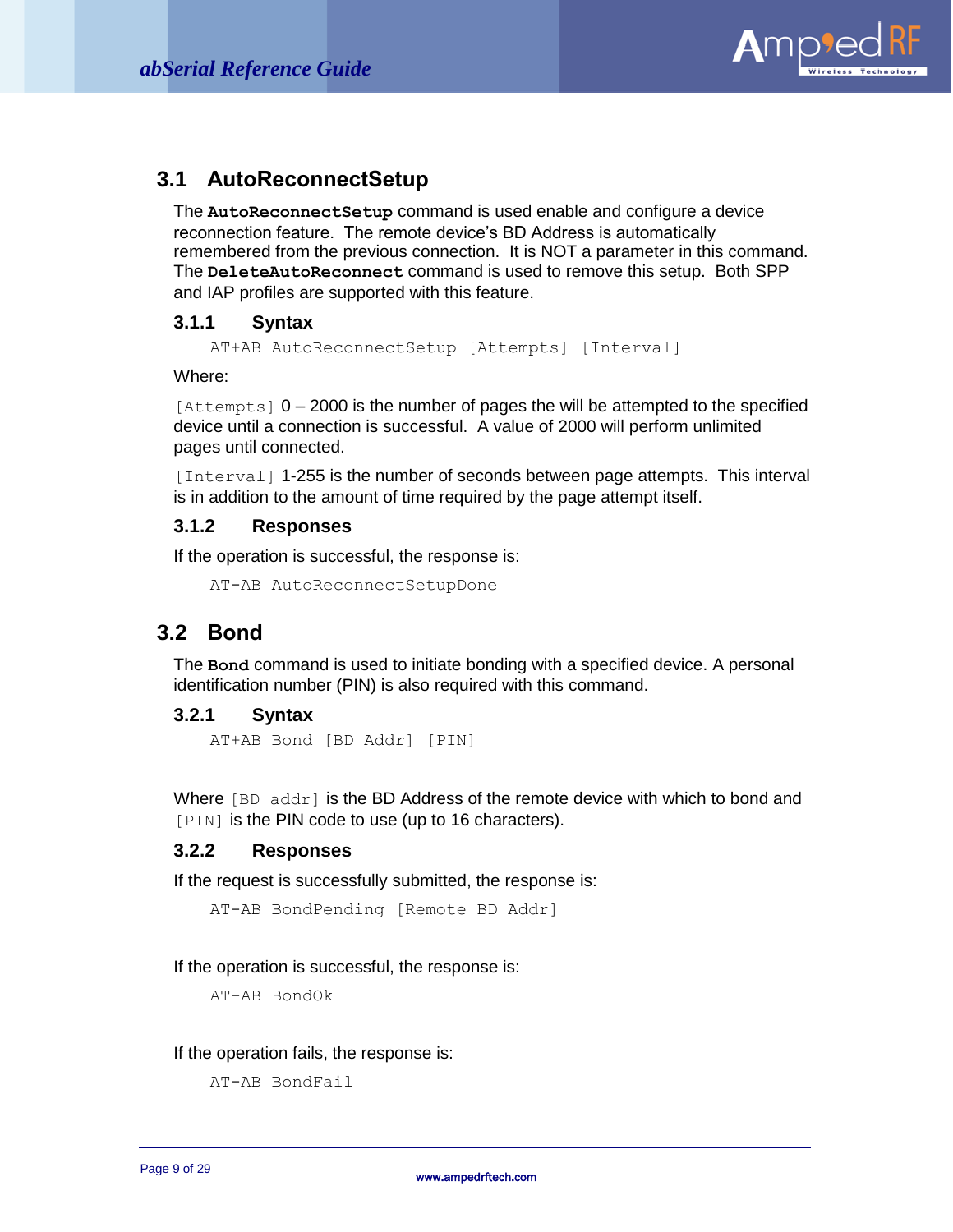

# <span id="page-9-0"></span>**3.3 Build**

The **Version** command is used to return the current build ID of the application firmware.

### **3.3.1 Syntax**

AT+AB Build

### **3.3.2 Responses**

If the operation is successful, the response is:

AT-AB abSerial Build [date]

where  $\lceil$  date $\rceil$  is the date code of the application firmware.

# <span id="page-9-1"></span>**3.4 Bypass**

The **Bypass** command is used to return the abSerial interface to the bypass mode, if a connection is still available. The possible use for this is to change a setting after a connection has been made (such as the UART baud rate). If the abSerial interface does not have a connection, it will respond as if the connection is down.

### **3.4.1 Syntax**

AT+AB Bypass

### **3.4.2 Responses**

If a connection is still available, the response is:

AT-AB -BypassMode-

If there is currently no connection, the response is:

AT-AB ConnectionDown

# <span id="page-9-2"></span>**3.5 ChangeBaud**

The host sends the **ChangeBaud** command in order to change the local UART speed to a new speed identified by the host. This setting will only remain in effect during the current session - until reset.

### **3.5.1 Syntax**

AT+AB ChangeBaud [rate]

where [rate] is the new baud rate:

- $1200$
- $2400$
- $4800$
- 9600
- $19,200$
- 38,400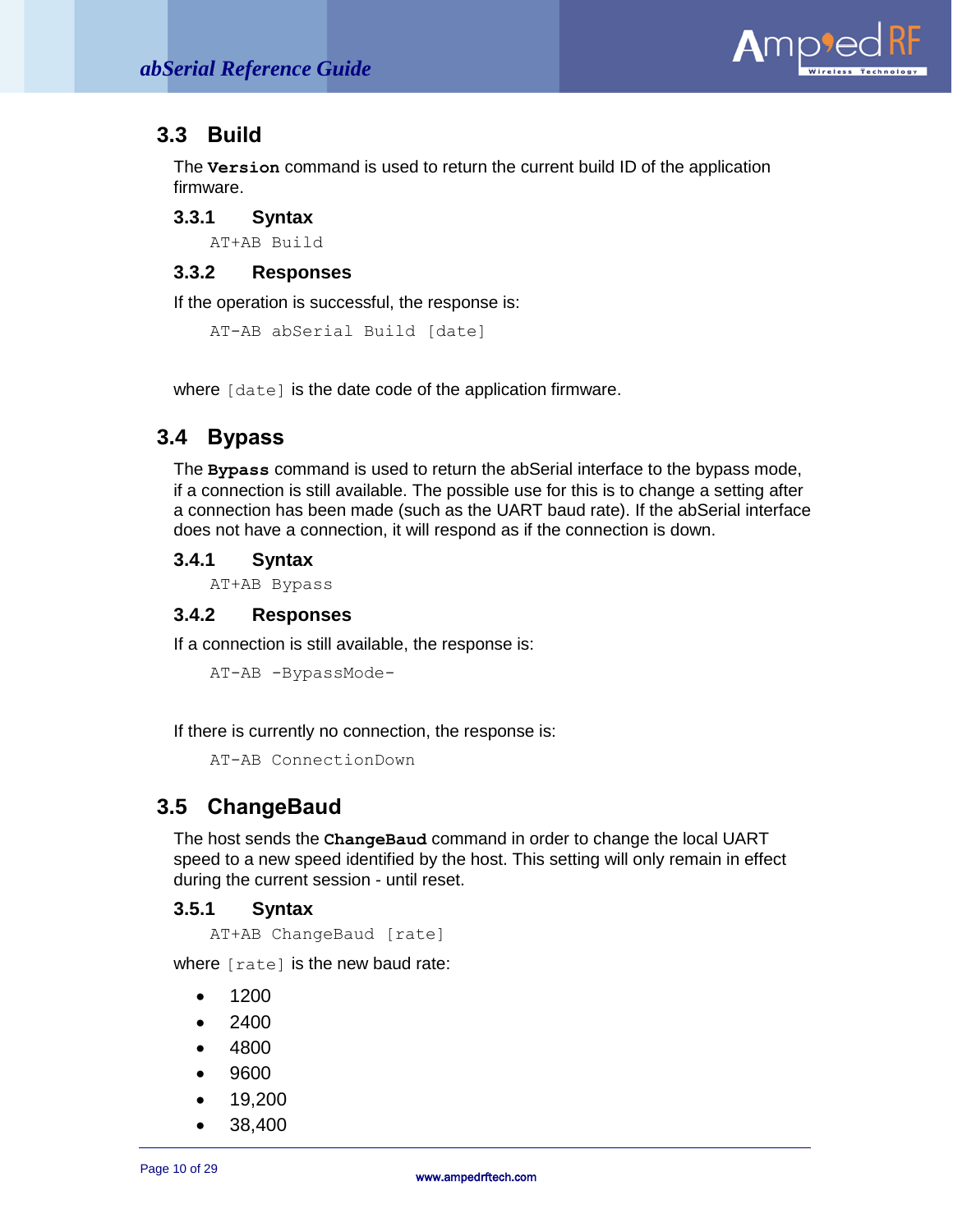

- 57,600
- $115,200$
- 230,400
- 460,800
- $\bullet$  921,600

### **3.5.2 Responses**

If the change is accepted, the response is:

AT-AB Baudrate Changed

The actual change will not occur until the response has been completely transmitted.

# <span id="page-10-0"></span>**3.6 DeleteAutoReconnect**

The **DeleteAutoReconnect** command removes the current reconnect configuration settings that were entered using the AutoReconnectSetup command.

### **3.6.1 Syntax**

AT+AB DeleteAutoReconnect

#### **3.6.2 Responses**

If the operation is successful, the response is:

```
AT-AB DeleteAutoReconnectDone
```
# <span id="page-10-1"></span>**3.7 DeleteSmartCable**

### **(Not supported in abSerial v1.7)**

The **DeleteSmartCable** command removes the current Smart Cable settings that were entered using the SmartCableSetup command, but not the setting from the dynamic configuration. The Smart Cable will then be deactivated for the remainder of this session. Upon reset, if a dynamic configuration for a Smart Cable exists, it will be activated. If there is no dynamic configuration Smart Cable setup, then this feature will remain deactivated.

### **3.7.1 Syntax**

AT+AB DeleteSmartCable

### **3.7.2 Responses**

If the operation is successful, the response is:

```
AT-AB DeleteSmartCableDone
```
## <span id="page-10-2"></span>**3.8 DisableBond**

The **DisableBond** command is used to disallow new bonding with a device.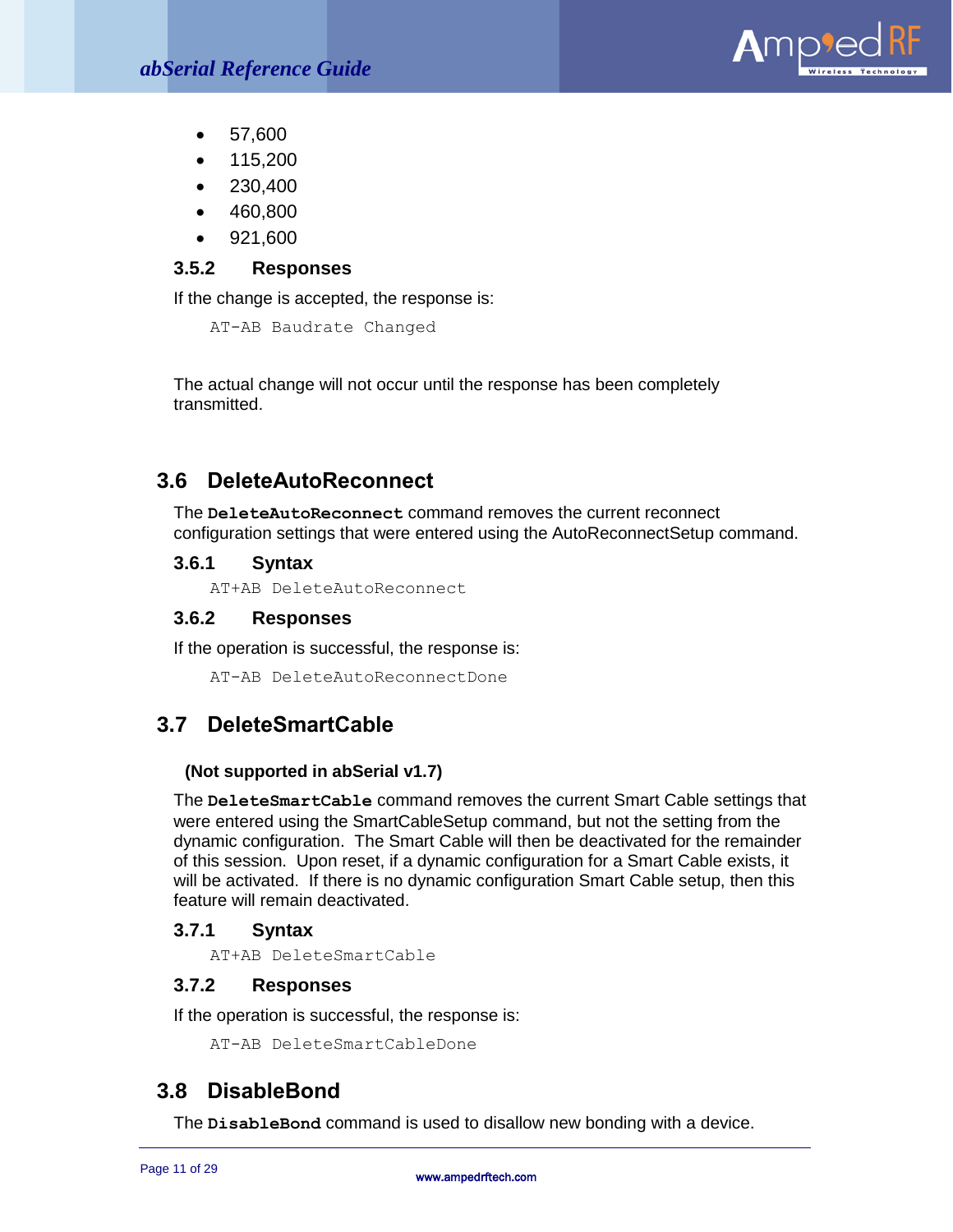

This command cannot be used while a connection is active.

### **3.8.1 Syntax**

AT+AB DisableBond

### **3.8.2 Responses**

If the operation is successful, the response is:

```
AT-AB BondDisabled
```
# <span id="page-11-0"></span>**3.9 Discovery**

The **Discovery** command is used to initiate a device discovery. The command will return the number of responses of nearby devices and then the individual responses with BD address and name of device. The number of devices returned is limited to 10.

Inquiry is performed with an interval of 10.24 seconds.

The devices are reported in the same order as the original inquiry results.

### **3.9.1 Syntax**

AT+AB Discovery

### **3.9.2 Responses**

When the discovery command has been accepted, the response is:

```
AT-AB InqPending
```
Once the initial inquiry is complete and discovery has been started, the response is:

```
AT-AB DiscoveryPending [num]
```
where  $\lceil \text{num} \rceil$  is the number of devices found, in decimal (up to 10 will be reported).

For each name request that is successful, the response uses the returned names in the following format.

```
AT-AB Device [BD addr] [name]
```
where  $[BD \text{addr}]$  is in hexadecimal with the most significant byte first.  $[name]$  is a string in double quotes "".

For each unsuccessful name request, the corresponding name is replaced by ″ Unknown<sup>"</sup>. The name request may not be successful if unable to make a connection for the request.

```
AT-ABDevice[BD addr]″Unknown″
```
# <span id="page-11-1"></span>**3.10 EnableBond**

The **EnableBond** command is used to enable bonding with another device. The BD Address, PIN and timeout parameters are optional.

When no BD Address is specified, requests from all BD Addresses are allowed.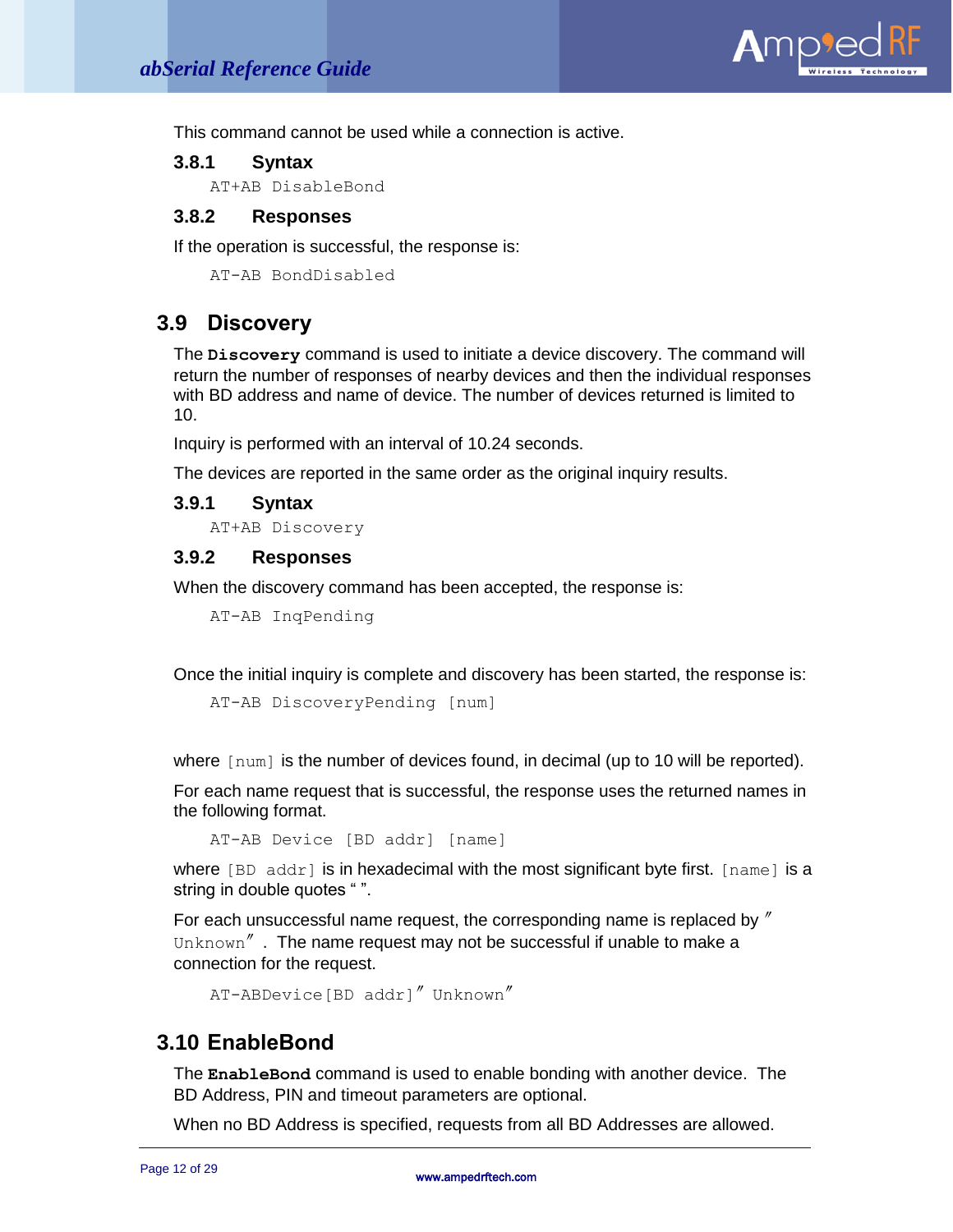

If a BD Address is specified, bonding requests from devices with BD Addresses other than the one specified will fail and the existing link key will be deleted for that device.

Optionally, a PIN code may be entered with this command. If no PIN code is specified, the default PIN code will be used.

Also, a timeout value, in seconds, may be entered after the PIN code. Bonding will be disabled automatically after the requested timeout. If no timeout is specified, bonding is enabled until reset or until the **DisableBond** command is used.

If this command is issued multiple times, only the last PIN and BD address are saved. Also, if this command is issued before the first timeout occurs, the subsequent command will extend the timeout. The timeout is always set to the specified time beyond the last received **EnableBond**.

### **3.10.1 Syntax**

```
AT+AB EnableBond
AT+AB EnableBond [BD addr]
AT+AB EnableBond [BD addr] [PIN]
AT+AB EnableBond [BD addr] [PIN] [timeout]
```
Where  $[BD \text{ add } r]$  is the BD Address of the remote device with which to bond, [PIN] is the PIN code to use (up to 16 characters), and [timeout] is the duration of the timeout in seconds (1 to 1000).

### **3.10.2 Responses**

If the operation is successful, the response is:

```
AT-AB BondEnabled
```
If bonding has been initiated by a remote device, the notification is:

```
AT-AB BondPending [BD addr]
```
where  $[BD \text{ add } r]$  is the BD address of the remote device that initiated the bonding.

If bonding has occurred, the notification is:

```
AT-AB BondOk [BD addr]
```
where  $[BD \text{addr}]$  is the BD address of the remote device with successful bonding.

If bonding was initiated by a remote device but failed, the notification is

```
AT-AB BondFail
```
When the time limit for bonding has expired, the notification is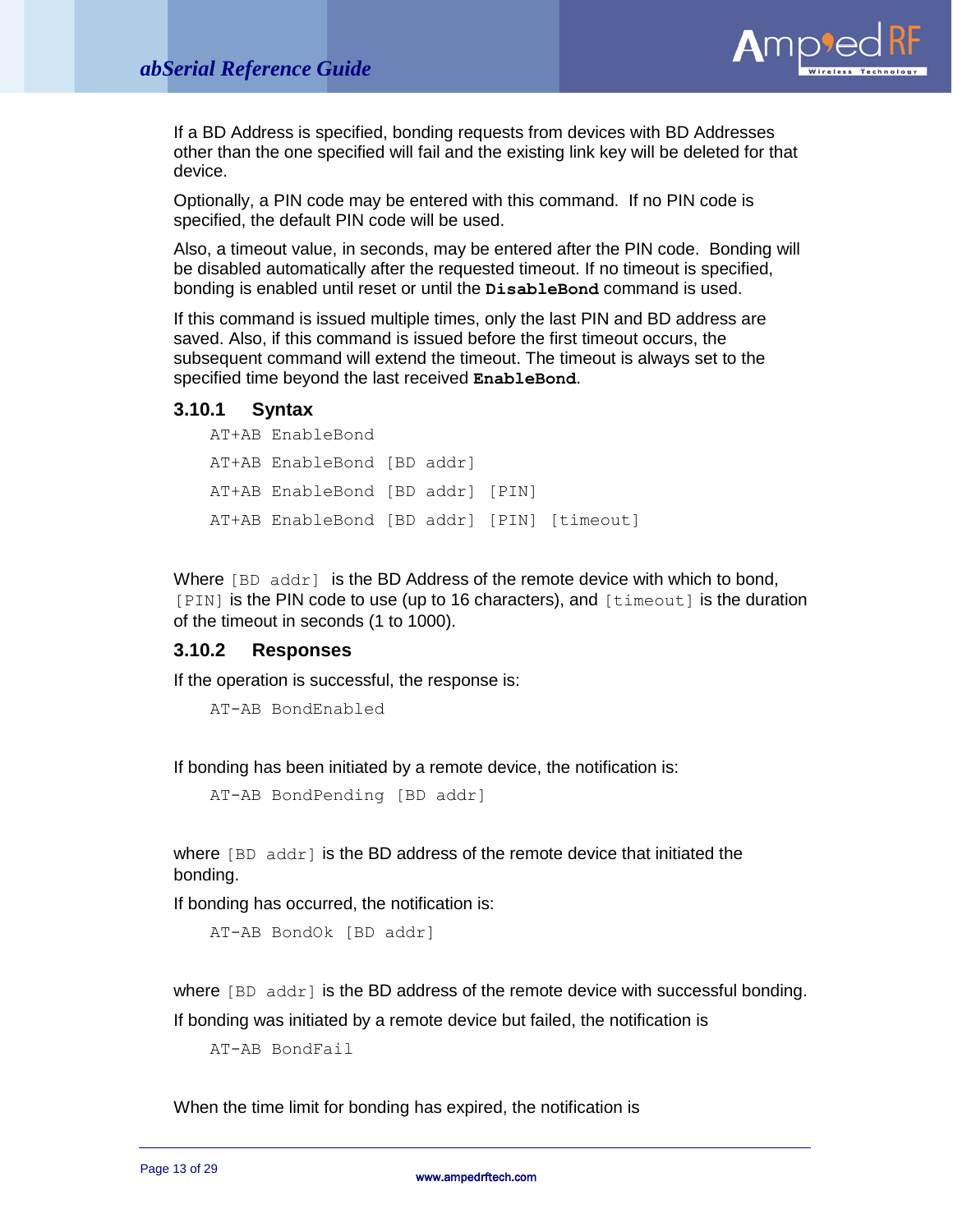

AT-AB BondDisabled

## <span id="page-13-0"></span>**3.11 EraseBondTable**

The **EraseBondTable** command is used to erase all of the bonded device entries. Single devices cannot be erased with this command

### **3.11.1 Syntax**

AT+AB EraseBondTable

### **3.11.2 Responses**

If the operation is successful, the response is:

AT-AB BondTableErased

# <span id="page-13-1"></span>**3.12 ExitSniff**

The **ExitSniff** command is used to switch a device from sniff mode to active mode.

### **3.12.1 Syntax**

AT+AB ExitSniff [BD address]

Where [BD address] is the BD address of the device to be switched to active mode.

### **3.12.2 Responses**

If the operation is successful, the response is:

```
AT-AB ActiveMode
```
### <span id="page-13-2"></span>**3.13 GPIOConfig**

The **GPIOConfig** command is used to configure a GPIO pin to input or output.

#### **3.13.1 Syntax**

```
AT+AB GPIOConfig [GPIO Pin] [Configuration]
```
Where  $[GPIO Pin]$  is the Pin number,  $0 - 15$ , of the desired GPIO to configure. [Configuration] is "i" or "I" for input and "o" or "O" for output.

### **3.13.2 Responses**

If the operation is successful, the response is:

AT-AB GPIOConfigDone

## <span id="page-13-3"></span>**3.14 GPIORead**

The **GPIORead** command is used to read a GPIO pin. A GPIO may be read while configured as either an input or output.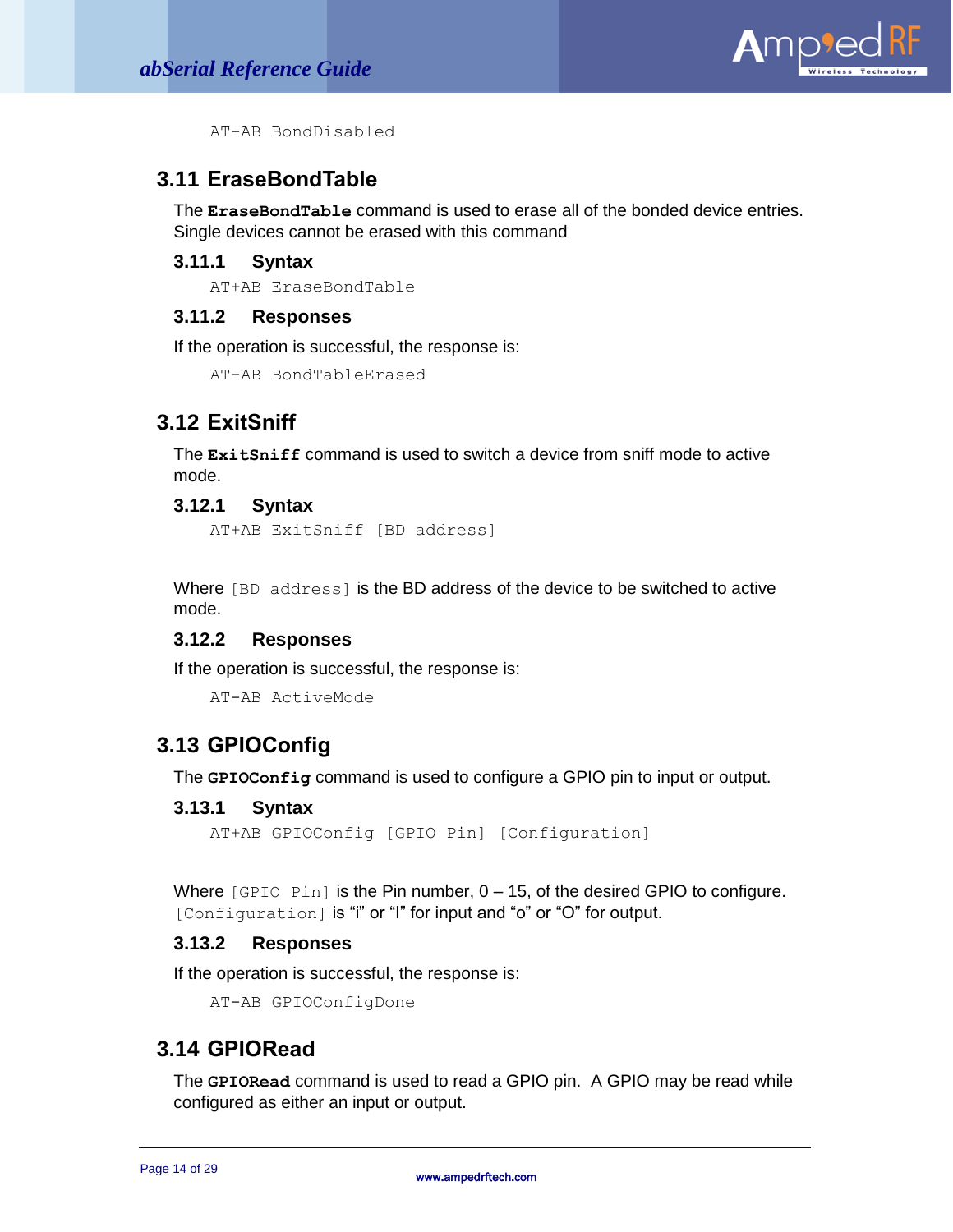

### **3.14.1 Syntax**

AT+AB GPIORead [GPIO Pin]

Where  $[GPIO$  Pin] is the Pin number,  $0 - 15$ , of the desired GPIO to read.

### **3.14.2 Responses**

If the operation is successful, the response is:

AT-AB GPIOReadDone [result]

Where [result] is either a 1 to indicate high, or 0 to indicate low.

# <span id="page-14-0"></span>**3.15 GPIOWrite**

The **GPIOWrite** command is used to set a GPIO pin to high or low. A GPIO may only be set when configured as an output.

### **3.15.1 Syntax**

AT+AB GPIOWrite [GPIO Pin] [Setting]

Where  $[GPIO Pin]$  is the Pin number,  $0 - 15$ , of the desired GPIO to read.  $[Setting]$  is a 1 to set a pin to high and a 0 to set a pin to low.

### **3.15.2 Responses**

If the operation is successful, the response is:

```
AT-AB GPIOWriteDone
```
### <span id="page-14-1"></span>**3.16 HostEvent**

The **HostEvent** command is used to enable/disable the host notification strings. This will override the default setting in the dynamic configuration only for the current session; until reset.

### **3.16.1 Syntax**

```
AT+AB HostEvent [Enable/Disable]
```
Where [Enable/Disable] is an "e" or "E" character to enable this parameter and a "d" or "D" character to disable it.

### **3.16.2 Responses**

If the feature is successfully enabled, the response is:

AT-AB HostEvent Enabled

If the feature is successfully disabled there is no response because the events have been disabled.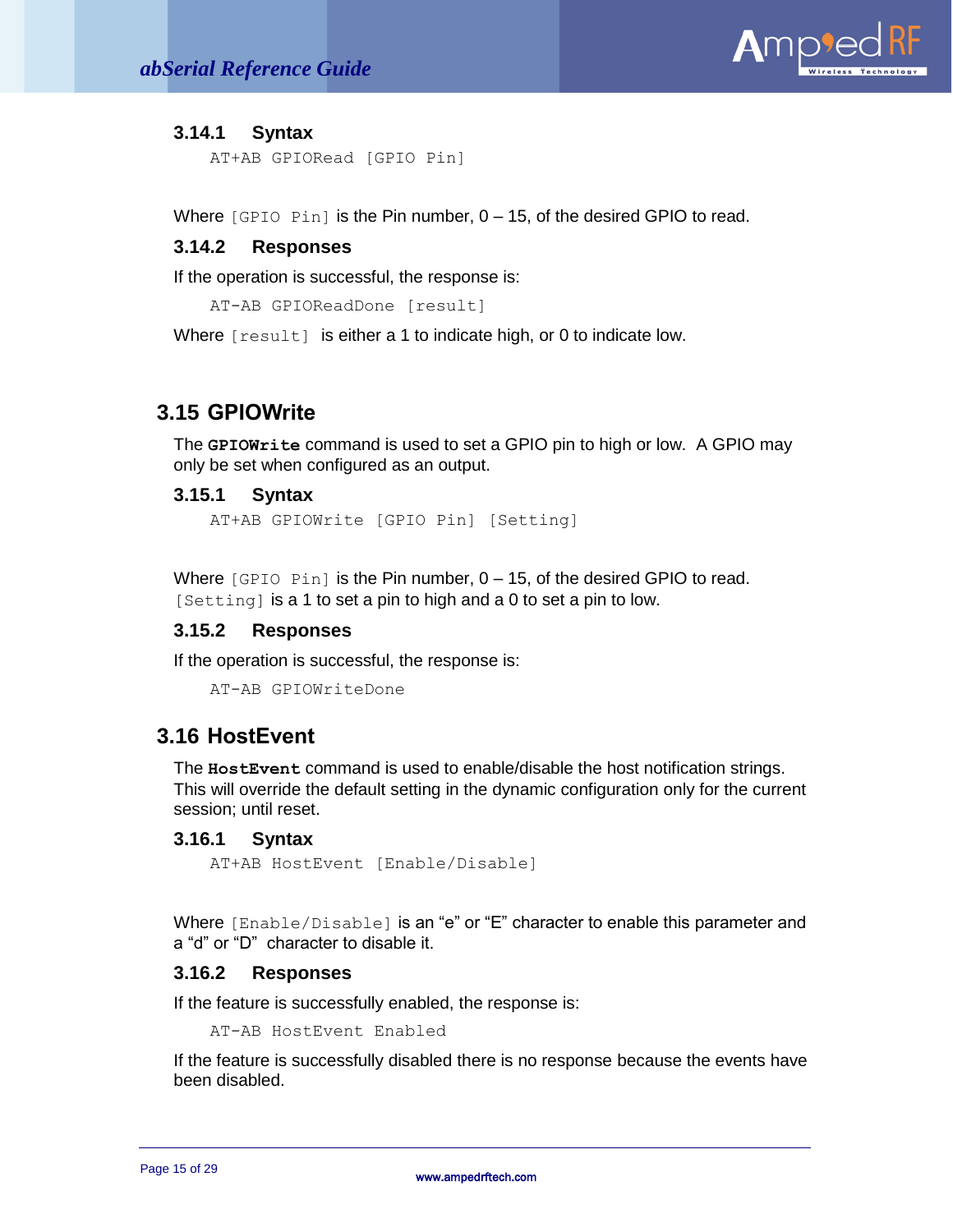

# <span id="page-15-0"></span>**3.17 IAPConnect**

The **IAPConnect** command is used to initiate a connection with the specified Apple iOS device. The remote BD address must be specified.

### **3.17.1 Syntax**

```
AT+AB IAPConnect [BD Addr]
```
Where  $[BD \text{ Addr}]$  is the iOS remote devices BD Address to page. Responses If the connection is successful, the response is:

```
AT-AB ConnectionUp [Remote BD Addr]
AT-AB -iAP-BypassMode-
```
If the connection cannot be completed, the response is:

```
AT-AB iAPConnectionClosed
```
## <span id="page-15-1"></span>**3.18 IAPDisconnect**

The **IAPDisconnect** command is used to terminate a connection with the remote Apple iOS device.

### **3.18.1 Syntax**

AT+AB IAPDisconnect

### **3.18.2 Responses**

If the connection is successful, the response is

AT-AB iAPConnectionClosed

## <span id="page-15-2"></span>**3.19 LinkDisconnect**

The **LinkDisconnect** command is used to terminate a connection with the remote device's link handle.

### **3.19.1 Syntax**

AT+AB LinkDisconnect

### **3.19.2 Responses**

If the connection is successful, the response is

AT-AB ConnectionDown

## <span id="page-15-3"></span>**3.20 LocalName**

The **LocalName** command is used to set the name of the device to the name that is reported during device discoveries. By default, the abSerial interface uses "AmpedUP!". Changing the name using this command does not permanently change the local name.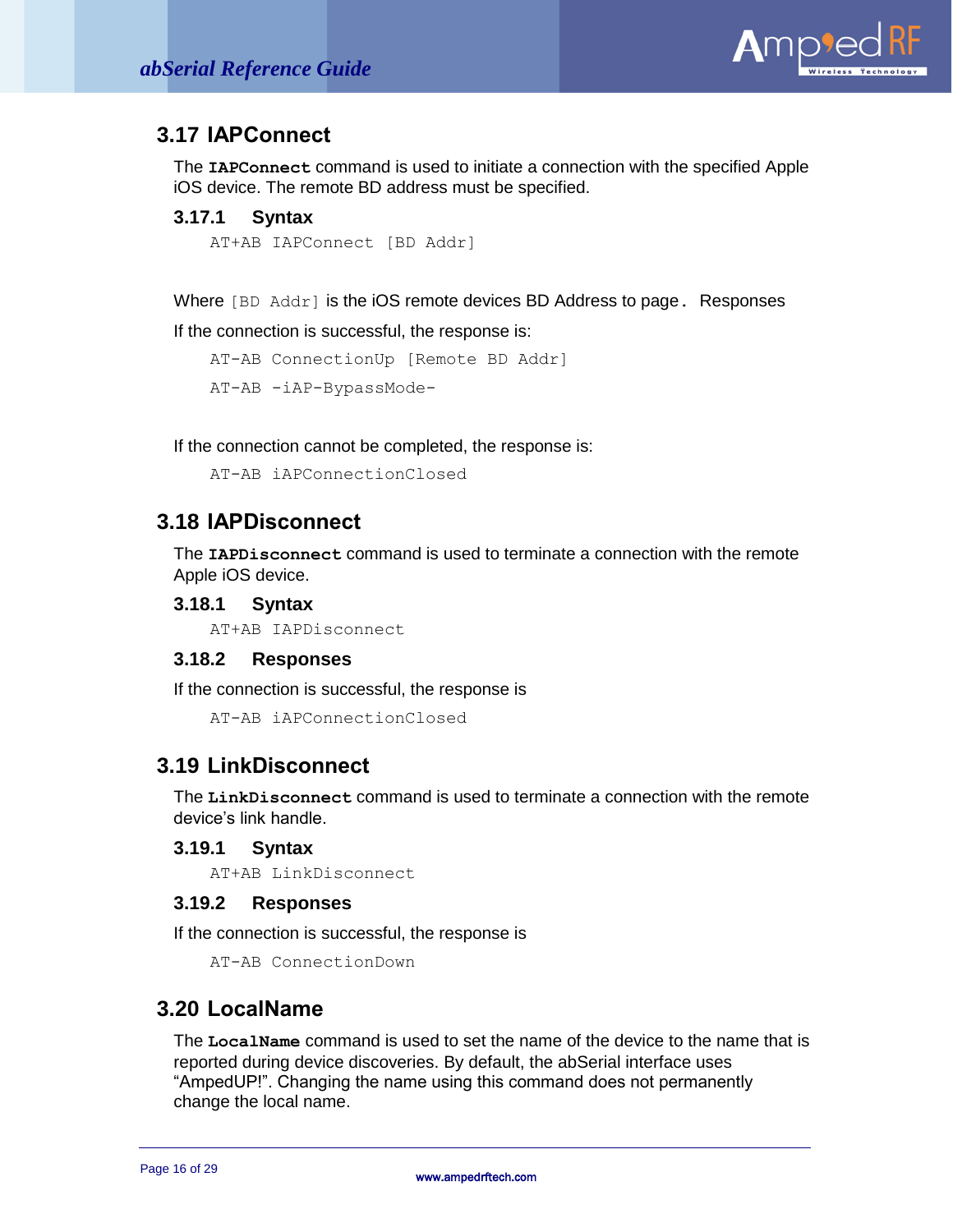

## <span id="page-16-0"></span>**3.20.1 Syntax**

AT+AB LocalName [name]

Where [name] is a string for the new local name (up to 20 characters). The space character is allowed; the name is assumed to be all text up to the end of the command.

### **3.20.2 Responses**

If the operation is successful, the response is:

AT-AB LocalNameOk

# <span id="page-16-1"></span>**3.21 PassKeyAccept**

The **PassKeyAccept** command is used to confirm or block a passkey request during bonding. This is called MITM protection.

### **3.21.1 Syntax**

AT+AB PassKeyAccept [y/n]

### **3.21.2 Responses**

When a remote device attempts to bond:

AT-AB PassKeyConfirmReq [passkey]

If the operation is successful, the response is:

AT-AB BondOk [remote bd addr]

## <span id="page-16-2"></span>**3.22 Reset**

The **Reset** command is used to reset the abSerial interface. This is provided in the event that a host application wants to perform a software reset for error recovery. There is a response prior to reset to verify the command was received by the abSerial interface. A reset requires 1.6 seconds.

### **3.22.1 Syntax**

AT+AB Reset

### **3.22.2 Responses**

If the operation is successful, the response is:

```
AT-AB ResetPending
```
## <span id="page-16-3"></span>**3.23 ShowDev –** *For testing usages only.*

The **ShowDev** command is display the list of paired devices.

**Syntax** 

AT+AB ShowDev

### **3.23.1 Responses**

The response is either: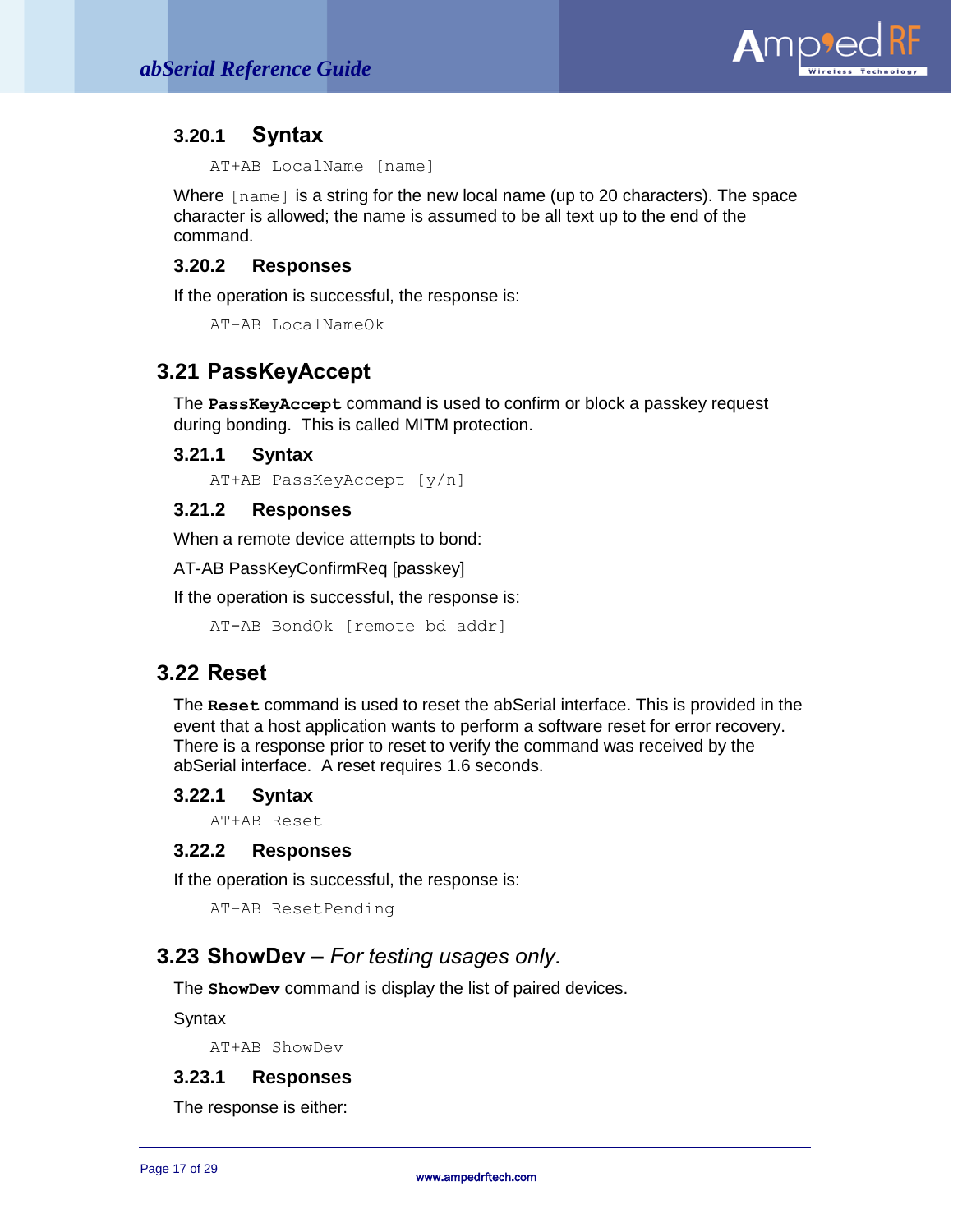

AT-AB BondTableEmpty

Or:

[list of 6 byte BD Addresses; for all paired device.

# <span id="page-17-0"></span>**3.24 SmartCableSetup**

### **(Not supported in abSerial v1.7)**

The **SmartCableSetup** command is used enable and configure a Smart Cable device. A device's BD Address is specified with which to automatically establish a connection; replacing the need for AT connection commands. This command will override the dynamic configuration of a Smart Cable device until the **DeleteSmartCable** command is issued; it is saved in non-volatile memory.

### **3.24.1 Syntax**

```
AT+AB SmartCableSetup [BD address] [Attempts] [Interval]
```
Where:

[BD address] is the BD address of the remote device to page and attempt to connect.

 $[At$  tempts $]$  0 – 999 is the number of pages the will be attempted to the specified device until a connection is successful. A value of 1000 will perform unlimited pages until connected.

[Interval] 1-1000 is the number of 100ms intervals (0.1sec to 100 sec) between page attempts. This interval is in addition to the amount of time required by the page attempt itself.

### **3.24.2 Responses**

If the operation is successful, the response is:

```
AT-AB SmartCableConfigDone
```
### <span id="page-17-1"></span>**3.25 Sniff**

The **Sniff** command is used to switch a device from active mode to sniff mode.

### **3.25.1 Syntax**

```
AT+AB Sniff [BD address] [Sniff Interval]
```
Where [BD address] is the BD address of the device to be switched to active mode. [Sniff Interval] is given in slots from 66-10,000.

### **3.25.2 Responses**

If the operation is successful, the response is:

AT-AB SniffMode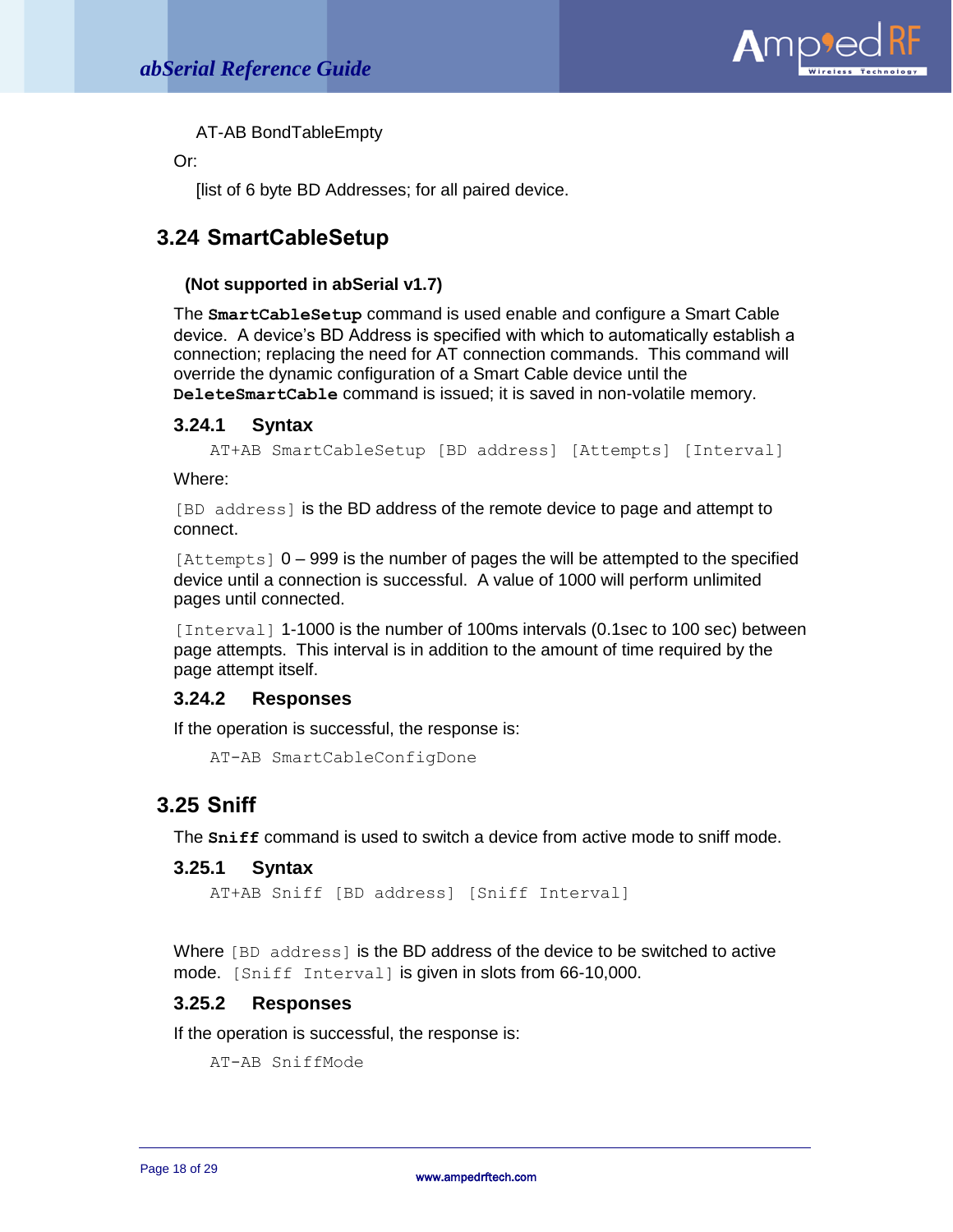

# <span id="page-18-0"></span>**3.26 SPPConnect**

The **SPPConnect** command is used to initiate a connection with the specified device. The remote BD address must be specified. The remote Service is optional. If not specified, the first registered SPP service will be used by default.

### **3.26.1 Syntax**

AT+AB SPPConnect [BD Addr] [Service]

Where  $[BD \text{ Addr}]$  is the remote devices BD Address to page.  $[Service]$  is the specific service on the remote device; optional.

### **3.26.2 Responses**

If the connection is successful, the response is:

AT-AB ConnectionUp [Remote BD Addr] AT-AB -BypassMode-

If the connection cannot be completed, the response is:

```
AT-AB SPPConnectionClosed
```
# <span id="page-18-1"></span>**3.27 SPPDisconnect**

The **SPPDisconnect** command is used to terminate a connection with the remote device.

### **3.27.1 Syntax**

AT+AB SPPDisconnect

### **3.27.2 Responses**

If the connection is successful, the response is

AT-AB SPPConnectionClosed

# <span id="page-18-2"></span>**3.28 UpdateInquiryScan**

The **UpdateInquiryScan** command is used to modify the Inquiry scan parameters: mode, duration, and interval.

### **3.28.1 Syntax**

```
AT+AB UpdateInquiryScan [mode] [duration] [interval]
```
where [mode] is the discoverable mode:

- 0: non-discoverable
- 1: limited discoverability NOT SUPPORTED
- 2: discoverable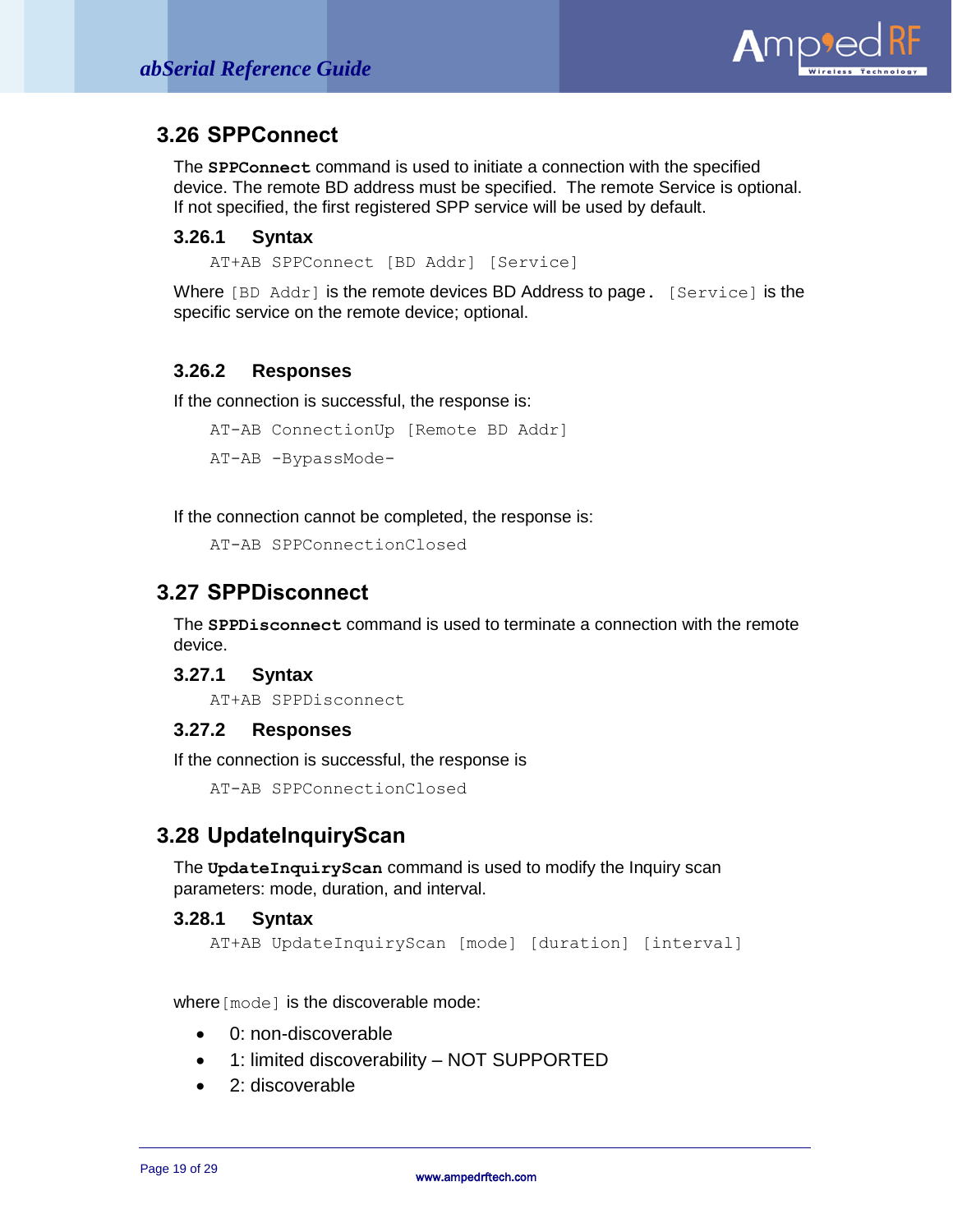

[duration] is the scan length in slots; 18 to 4096. The default duration is 18 slots.

[interval] is the period between scans in slots; 18 to 4096. The default interval is 2048 slots

### **3.28.2 Responses**

If the command is successful, the response is:

```
AT-AB InquiryScanUpdateDone
```
## <span id="page-19-0"></span>**3.29 UpdatePageScan**

The **UpdateInquiryScan** command is used to modify the Page scan parameters: mode, duration, and interval.

### **3.29.1 Syntax**

```
AT+AB UpdatePageScan [mode] [duration] [interval]
```
Where [mode] is the connectable mode:

- 0: non-connectable
- 1: connectable

[duration] is the scan length in slots; 18 to 4096. The default duration is 18 slots.

[interval] is the period between scans in slots; 18 to 4096. The default interval is 2048 slots

### **3.29.2 Responses**

If the command is successful, the response is:

AT-AB PageScanUpdateDone

## <span id="page-19-1"></span>**3.30 Version**

The **Version** command is used to return the current version of the abSerial interface.

**3.30.1 Syntax**

AT+AB Version

### **3.30.2 Responses**

If the operation is successful, the response is:

AT-ABabSerialVer [x.y]

where  $[x,y]$  is the current version of the abSerial Interface.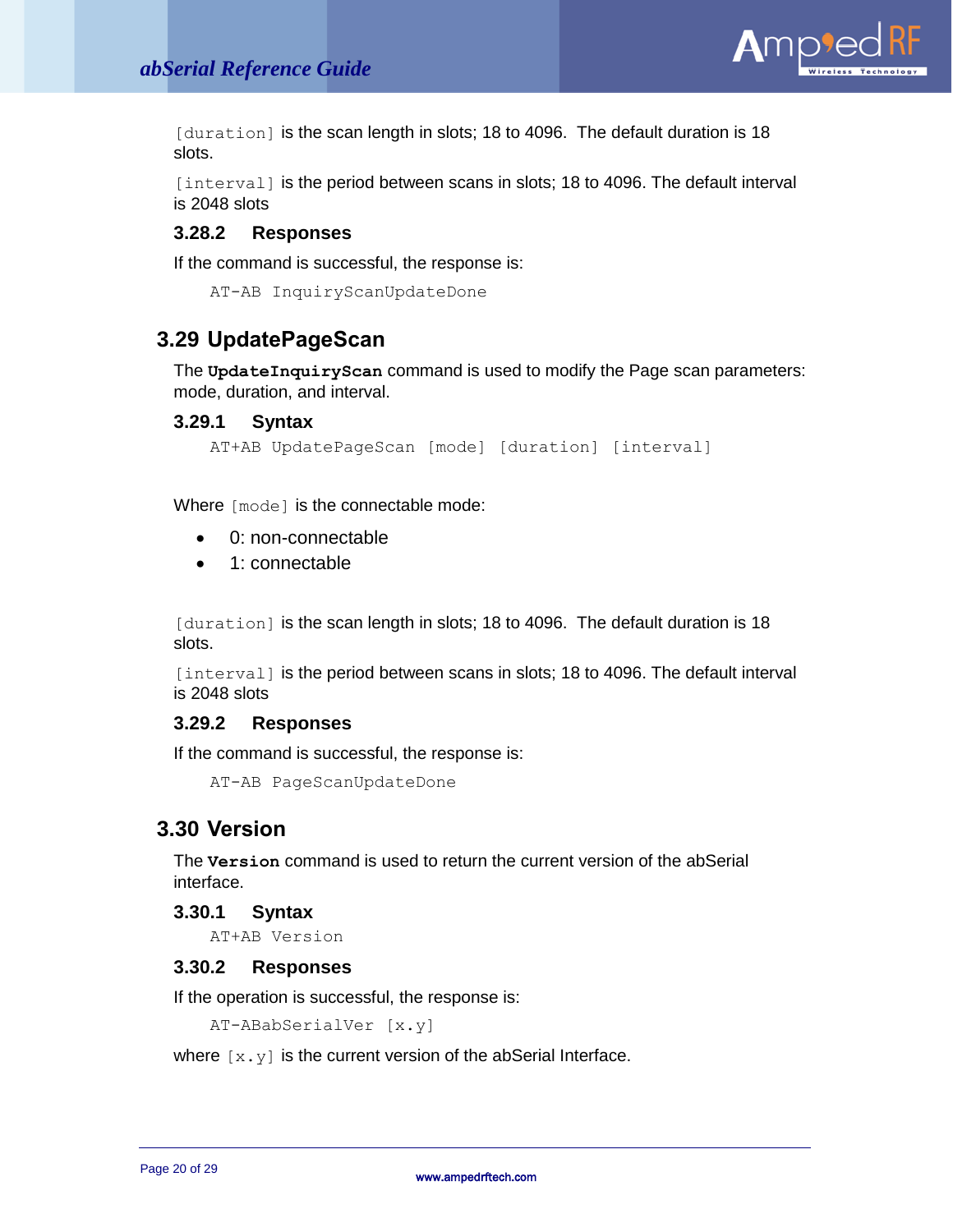

# <span id="page-20-0"></span>**4 Bluetooth Smart AT Commands**

This chapter details AT command that support Bluetooth Smart or LE (Low Energy). These commands only apply to Bluetooth Smart or SmartReady platforms.

# <span id="page-20-1"></span>**4.1 LeAdv**

The **LeAdv** command is used to enable and disable LE advertising functionality. For specific interval settings, please see the BT Configuration Guide.

### **4.1.1 Syntax**

AT+AB LeAdv [Enable/Disable]

Where Enable will turn on advertising (default)

Disable will turn of advertising

### **4.1.2 Responses**

If the operation is successful, the response is:

AT-AB AdvOk

# <span id="page-20-2"></span>**4.2 LeConnect**

The **LeConnect** command is used to build a LE connection with a remote device.

### **4.2.1 Syntax**

AT+AB LeConnect [bd address]

Where [bd address] is the remote device's BD Address

### **4.2.2 Responses**

If the operation is successful, the response is:

AT-AB LeConnectionUp

## <span id="page-20-3"></span>**4.3 LeConnectCancel**

The **LeConnectCancel** command is used to cancel a pending connect request.

### **4.3.1 Syntax**

AT+AB LeConnectCancel

### **4.3.2 Responses**

If the operation is successful, the response is:

AT-AB LeConnectCancelDone

# <span id="page-20-4"></span>**4.4 LeDisconnect**

The **LeDisconnect** command is used to disconnect from a remote LE device once connected.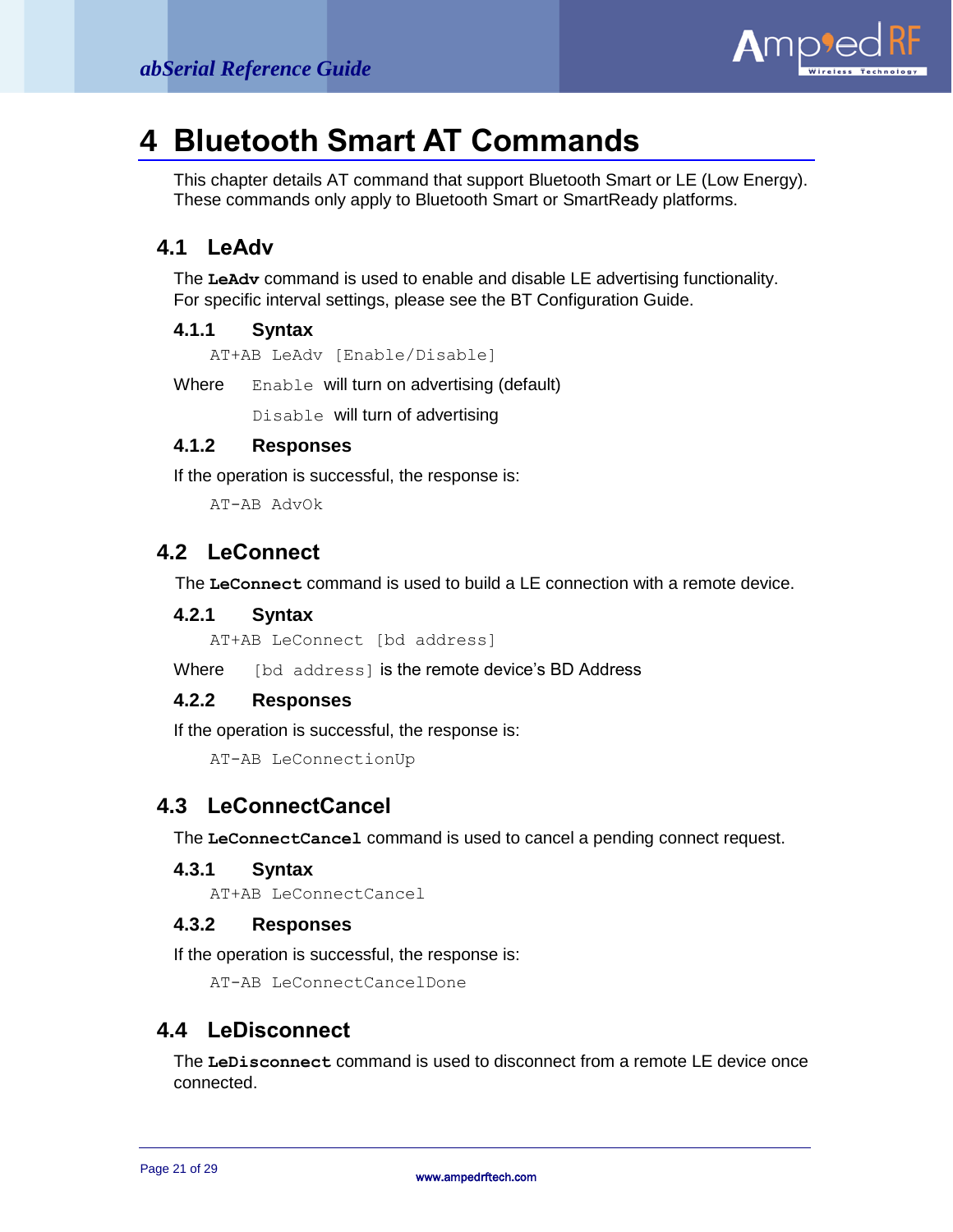

# **4.4.1 Syntax**

AT+AB LeDisconnect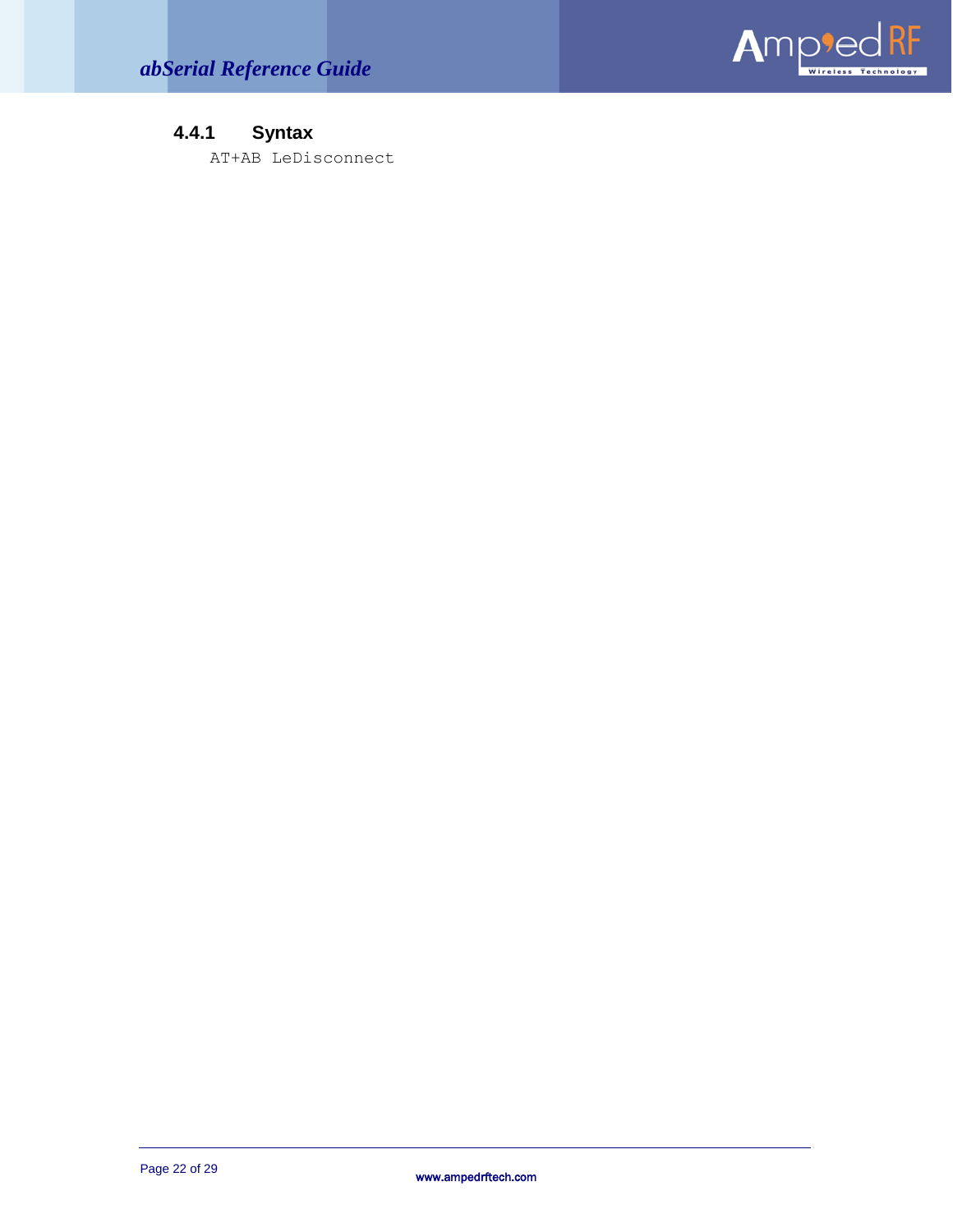

### **4.4.2 Responses**

If the operation is successful, the response is:

AT-AB LeConnectionDown

# <span id="page-22-0"></span>**4.5 LeDiscovery**

The **LeDiscovery** command scans for remote devices.

### **4.5.1 Syntax**

AT+AB LeDiscovery

### **4.5.2 Responses**

When the discovery command has been accepted, the response is:

AT-AB LeDiscoveryPending

For each device found, the response is:

AT-AB LeDevice [BD addr]

Where [BD addr] is in hexadecimal with the most significant byte first.

# <span id="page-22-1"></span>**4.6 LeGetChar**

The **LeGetChar** command is used read data from a readable characteristic.

### **4.6.1 Syntax**

AT+AB LeGetChar [handle]

Where  $[handle]$  is the GATT layer character handle, 1 byte in ascii coded hex format: hh

### **4.6.2 Responses**

If the operation is successful, the response is:

```
handle: [Data] vlen:[length] value(hex):[1-20 bytes of 
data]
```
# <span id="page-22-2"></span>**4.7 LeRole**

The **LeRole** command is used to set the LE role.

### **4.7.1 Syntax**

AT+AB LeRole [role]

where  $[role]$  is the desired device role:

c: Central role

p: Peripheral role

Note: this role is saved in NVM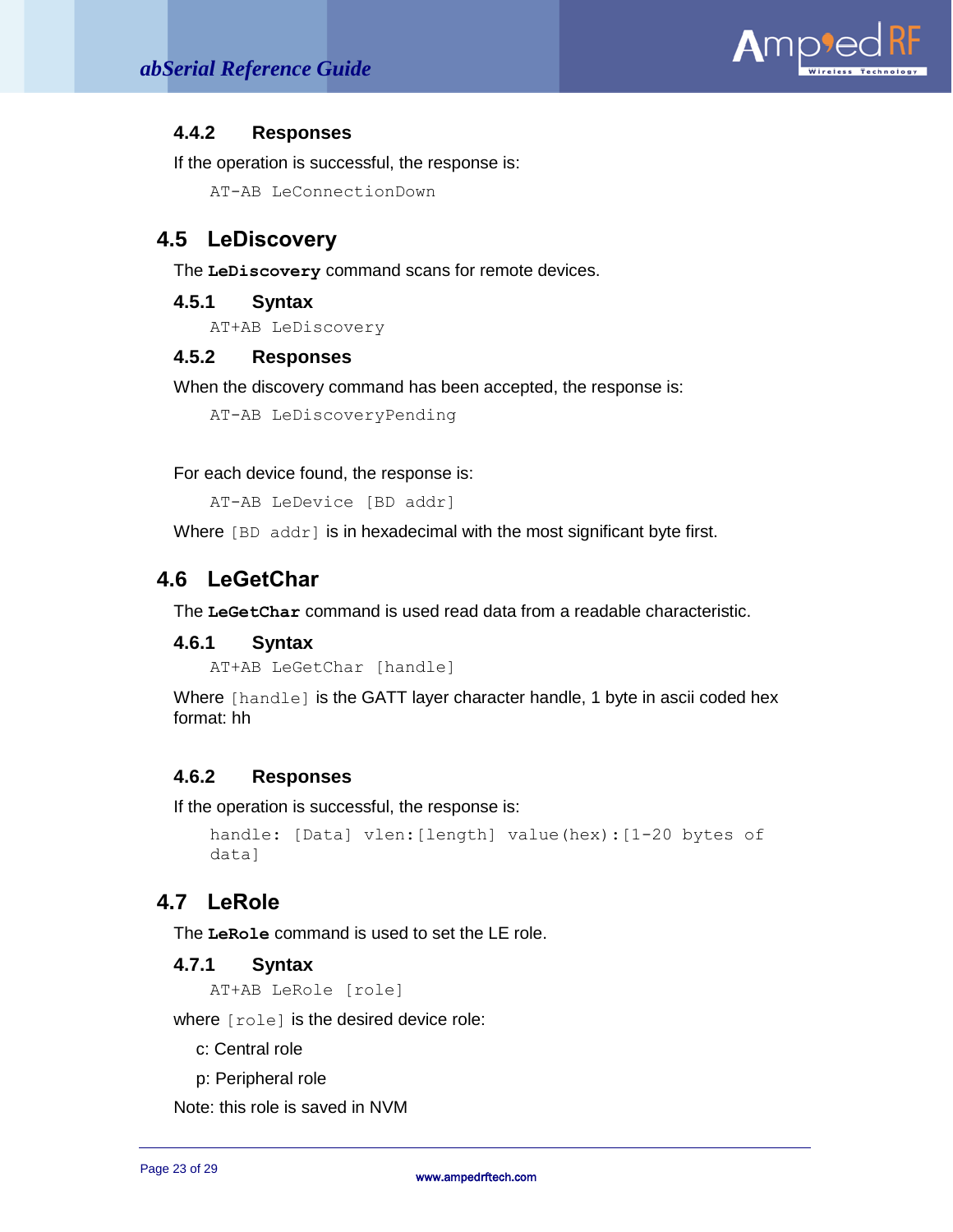

### **4.7.2 Responses**

If the operation is successful, the response is:

AT-AB LeRoleDone

# <span id="page-23-0"></span>**4.8 LeScan**

The **LeScan** command is used to enable and disable LE scanning functionality. For specific interval settings, please see the BT Configuration Guide.

### **4.8.1 Syntax**

AT+AB LeScan [Enable/Disable]

Where Enable will turn on scanning (default)

Disable will turn of scanning

### **4.8.2 Responses**

If the operation is successful, the response is:

AT-AB ScanOk

## <span id="page-23-1"></span>**4.9 LeUpdateChar**

The **LeUpdateChar** command is used to update a writeable characteristic.

### **4.9.1 Syntax**

```
AT+AB LeUpdateChar [handle] [length] [data]
```
Where

[handle] is the GATT layer character handle, 1 byte in ascii coded hex format: hh

[length] is 1-20 bytes

[data] formatted in ascii coded hex bytes, space delineated: ex. 00 01 02 ....

### **4.9.2 Responses**

If the operation is successful, the response is:

AT-AB LeUpdateCharDone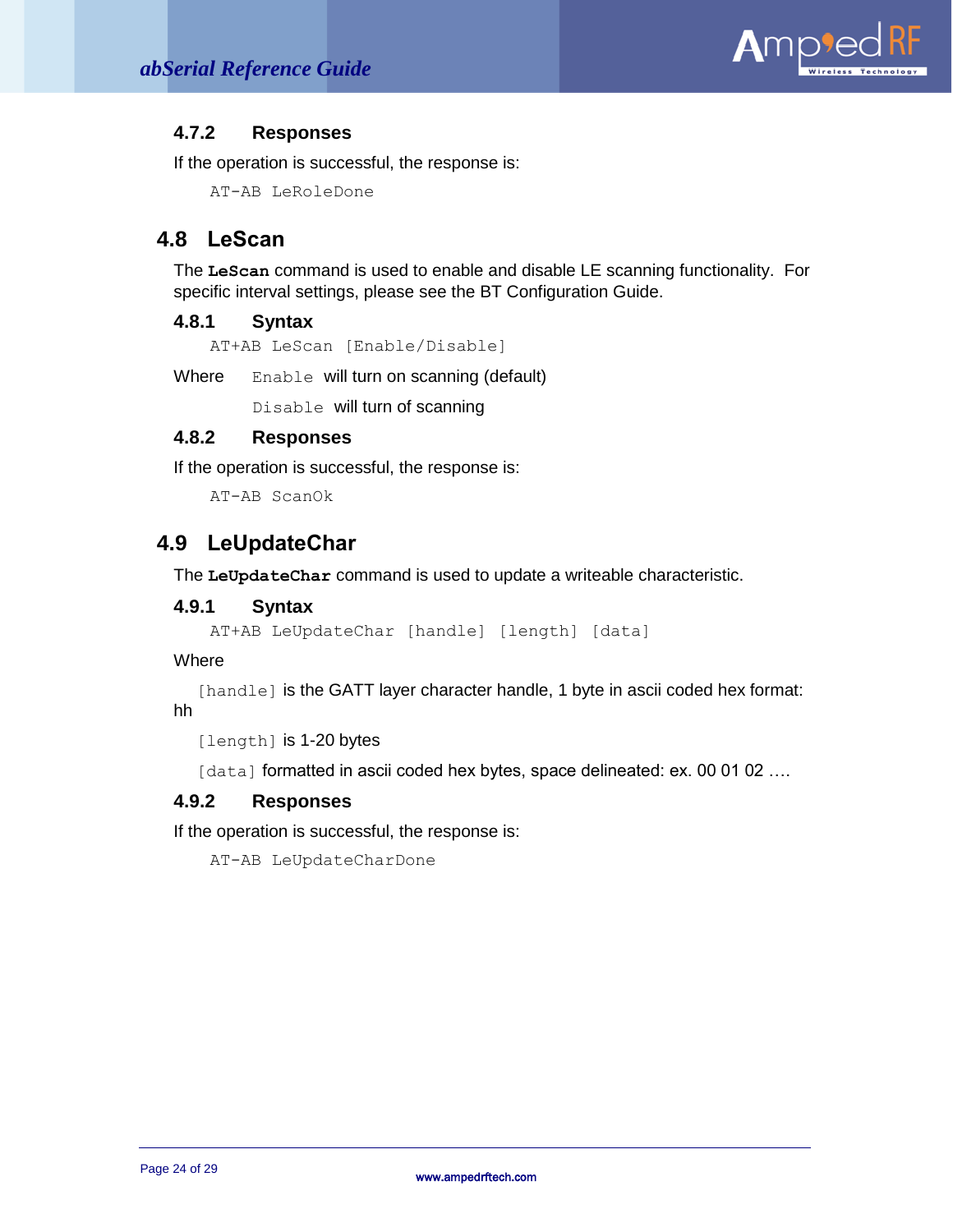

# <span id="page-24-0"></span>**5 Error Responses**

This chapter details the error responses that occur under specific circumstances.

There are seven error responses that can occur beyond error responses specific to a particular command (e.g., **Discovery**). They are:

| ErrConnect           | ErrlnyalidParam |
|----------------------|-----------------|
| ErrExecution         | ErrNumParam     |
| ErrFormat            | ErrUnknownCmd   |
| <b>ErrinProgress</b> |                 |

The following subsections detail the different error responses. These error responses replace the original error response

AT-AB ErrorCommand

# <span id="page-24-1"></span>**5.1 ErrConnect**

The *ErrConnect* error response will be sent if abSerial has a valid connection established and the command cannot be executed while connected (even in the command mode). Examples of commands that produce this error response are given in the following table.

**Table 1. Example Commands that Generate <ErrConnect>**

| <b>Example</b>                   | <b>Reason</b>                                                                       |
|----------------------------------|-------------------------------------------------------------------------------------|
| AT+AB Discovery                  | Performing a device discovery while a connection is up.                             |
| AT+AB SPPConnect<br>00043e000000 | Establishing a connection to a device while a connection<br>is exists with another. |

# <span id="page-24-2"></span>**5.2 ErrExecution**

The *ErrExecution* error response will be sent if the command cannot complete for any reason.

Examples of commands that produce this error response are given in the following table.

#### **Table 2. Example Commands that Generate <ErrExecution>**

| <b>Example</b>  | <b>Reason</b>                                       |
|-----------------|-----------------------------------------------------|
| AT+AB Discovery | Execution of command with correct syntax<br>failed. |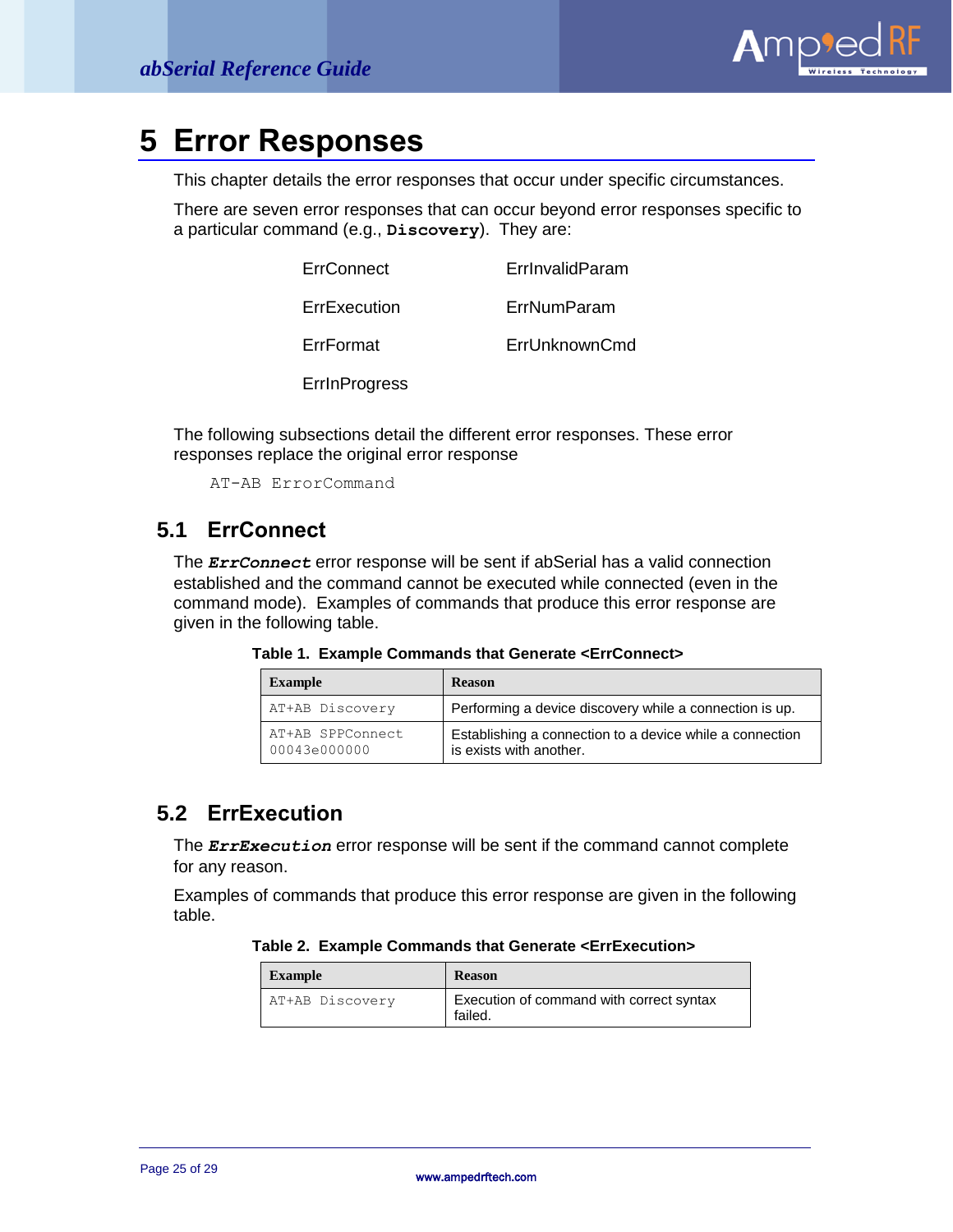

# <span id="page-25-0"></span>**5.3 ErrFormat**

The *ErrFormat* error response will be sent if abSerial receives a command (text terminated by a carriage return or line feed) that does not match the expected format of starting with "AT+AB".

Examples of commands that produce this error response are given in the following table.

| <b>Example</b>          | <b>Reason</b>                                                      |
|-------------------------|--------------------------------------------------------------------|
| AT-AB Discovery         | A valid command name that does not start<br>with the right prefix. |
| SPPConnect 00043e000000 | A command does not start with " $AT+AB$ ".                         |
| abcdef                  | A command does not start with "AT+AB".                             |

### **Table 3. Example Commands that Generate <ErrFormat>**

# <span id="page-25-1"></span>**5.4 ErrInvalidParam**

The *ErrInvalidParam* error response will be sent if the parameters for the requested command are not correct. The parameter(s) will be echoed back to the user starting from the parameter that was rejected.

Examples of commands that produce this error response are given in the following table.

| <b>Example</b>                                        | <b>Response</b>                            | <b>Reason</b>                                                                                                          |
|-------------------------------------------------------|--------------------------------------------|------------------------------------------------------------------------------------------------------------------------|
| AT+AB SPPConnect<br>8136                              | AT-AB ErrInvalidParam 8136                 | Numeric parameter not specified<br>with required number of digits (BD<br>address must always be 12 hex<br>characters). |
| AT+AB SPPConnect<br>00043e008136 GOEP                 | AT-AB ErrInvalidParam goep                 | Unrecognized (or unsupported)<br>symbolic parameter used.                                                              |
| AT+AB ChangeBaud<br>1600                              | AT-AB ErrInvalidParam 1600                 | Numeric parameter is out of range<br>(specified baud rate is not<br>supported by command).                             |
| AT+AB EnableBond<br>00043e000000<br>12345678901234567 | AT-AB ErrInvalidParam<br>12345678901234567 | String parameter (PIN) has too<br>many characters.                                                                     |

**Table 4. Example Commands that Generate <ErrInvalidParam>**

# <span id="page-25-2"></span>**5.5 ErrNumParam**

The *ErrNumParam* error response will be sent if there are too few parameters for the requested command. A command sent with too many parameters does not generate an error; instead, the extra parameters are ignored.



*Note: some commands will accept a variable number of parameters.*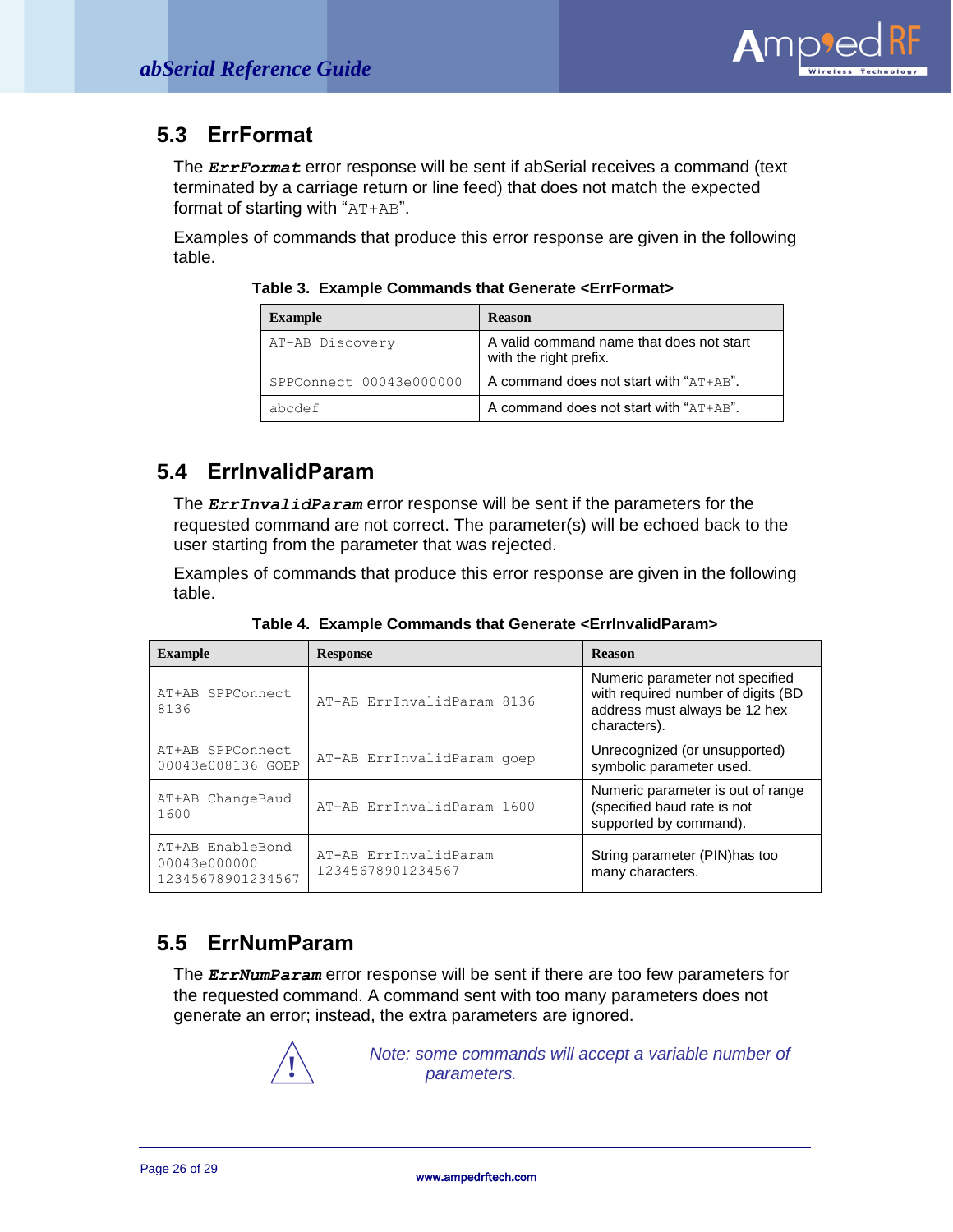

Examples of commands that produce this error response are given in the following table.

### **Table 5. Example Commands that Generate <ErrNumParam>**

| Example     | <b>Reason</b>                                          |
|-------------|--------------------------------------------------------|
| AT+AB Sniff | The minimum number of parameters was not<br>specified. |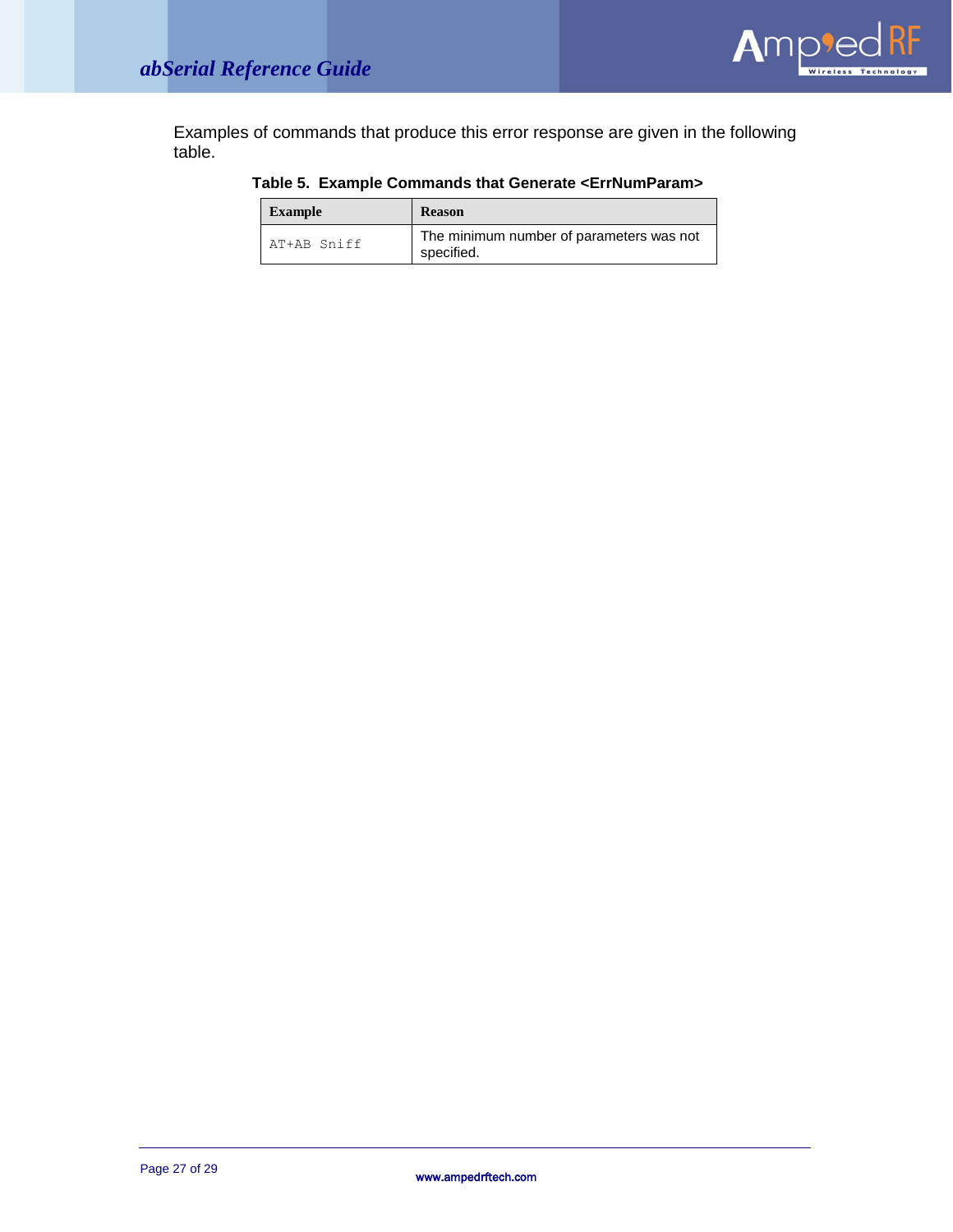

# <span id="page-27-0"></span>**5.6 ErrUnknownCmd**

The *ErrUnknownCmd* error response will be sent if the requested command is not recognized. The unrecognized command will be echoed back to the host. Any parameters given will be ignored.

```
AT-AB ErrUnknownCmd [unrecognized command]
```
An accepted command always starts with the command identifier:

AT+AB

# <span id="page-27-1"></span>**5.7 ErrInProgress**

*ErrInProgress* is sent in response to **Discovery** command being issued when the previous one is still in progress.

AT+AB Discovery [unrecognized command]

Examples of commands that produce this error response are given in the following table:

#### **Table 6. Example Commands that Generate <ErrInProgress>**

| <b>Example</b>  | <b>Reason</b>                                                      |
|-----------------|--------------------------------------------------------------------|
| AT+AB Discovery | Trying to do discovery when the<br>previous one has not completed. |